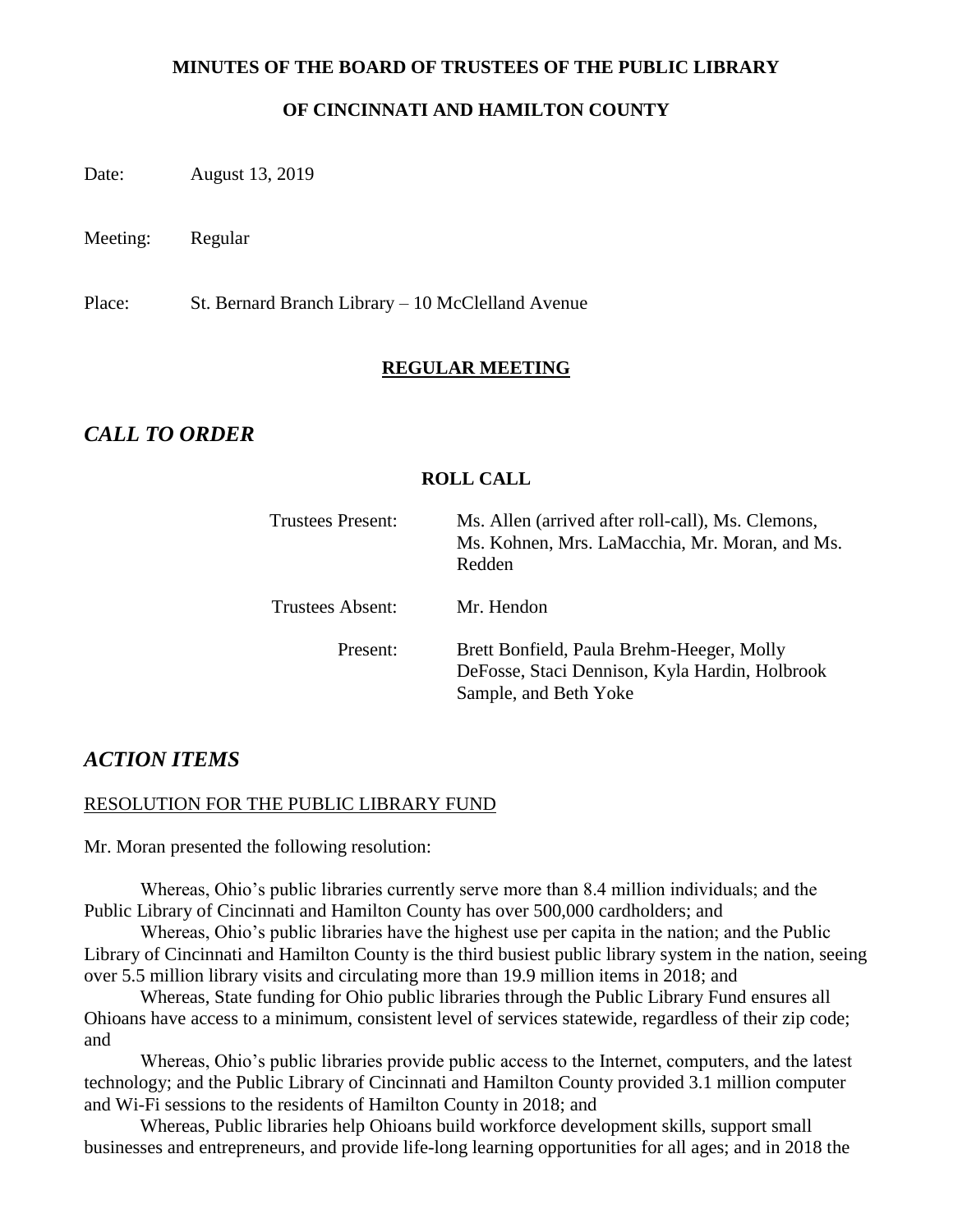Public Library of Cincinnati and Hamilton County assisted over 1,700 small businesses and 2,100 nonprofits through its MakerSpace and welcomed 438,558 community members at programs and events; and

Whereas, Public libraries help young Ohioans build early literacies skills, succeed in school, and prepare for college, careers, and life; and in 2018 the Public Library of Cincinnati and Hamilton County hosted 12,722 programs and events for youth and delivered 136,535 books to five hundred fifty-two classrooms; and

Whereas, The return on investment for those served by the Public Library of Cincinnati and Hamilton County in 2018 was \$6.37 for every tax dollar invested, bringing the Library's total economic benefit to \$369.2 million; and

Whereas, The Public Library of Cincinnati and Hamilton County currently receives nearly 50% of its operating funds through the Public Library Fund.

NOW THEREFORE, BE IT RESOLVED on this day of August 13, 2019, that we, the members of the Public Library of Cincinnati and Hamilton County Board of Trustees, extend our sincere appreciation to the Ohio General Assembly and Governor DeWine for making public libraries a priority in the state budget and for increasing the Public Library Fund from 1.68% to 1.7% of the state's total General Revenue Fund for Fiscal Years 2020 and 2021.

BE IT FURTHER RESOLVED that a copy of this Resolution be spread upon the Minutes of the Board of Trustees of the Public Library of Cincinnati and Hamilton County.

Mr. Moran moved that the Board adopt the resolution as it is written.

Mrs. LaMacchia seconded.

Voting for the motion: Ms. Clemons, Ms. Kohnen, Mrs. LaMacchia, Mr. Moran, and Ms. Redden… 5 ayes. The motion carried. **(14-2019)**.

#### RESOLUTION FOR E-CONTENT

Mrs. LaMacchia presented the following resolution:

Whereas, Ohio's public libraries currently serve more than 8.4 million individuals; and the Public Library of Cincinnati and Hamilton County has over 500,000 cardholders; and

Whereas, Ohio's public libraries have the highest use per capita in the nation; and the Public Library of Cincinnati and Hamilton County is the third busiest public library system in the nation, with over 2.5 million checkouts in 2018 for eBooks and eAudiobooks, which is a 110% increase from 2014 checkouts; and

Whereas, 514,800 (19.8%) young Ohioans live below the poverty line in families where eBooks are an unaffordable luxury, and rely on libraries to provide them with e-content to support acquisition of literacy skills, complete school assignments, and pursue interests; and

Whereas, The "Community Reading Event Impact Report," released by the Panorama Project has shown that access to eBooks through libraries led to increased eBook sales; and

Whereas, The US publishing industry earned \$25.83 billion in revenue in 2018, with downloaded audio seeing 28.7% growth over 2017; and

Whereas, The major publishers have recently announced new policies for eBooks and eAudiobooks that severely limits public libraries' ability to purchase, or delays the purchase of, digital copies of materials and information; and

Whereas, These restrictive policies directly impact the ability of Ohio's public libraries to serve the 11.6 million people of Ohio and adequately provide access to materials and information; and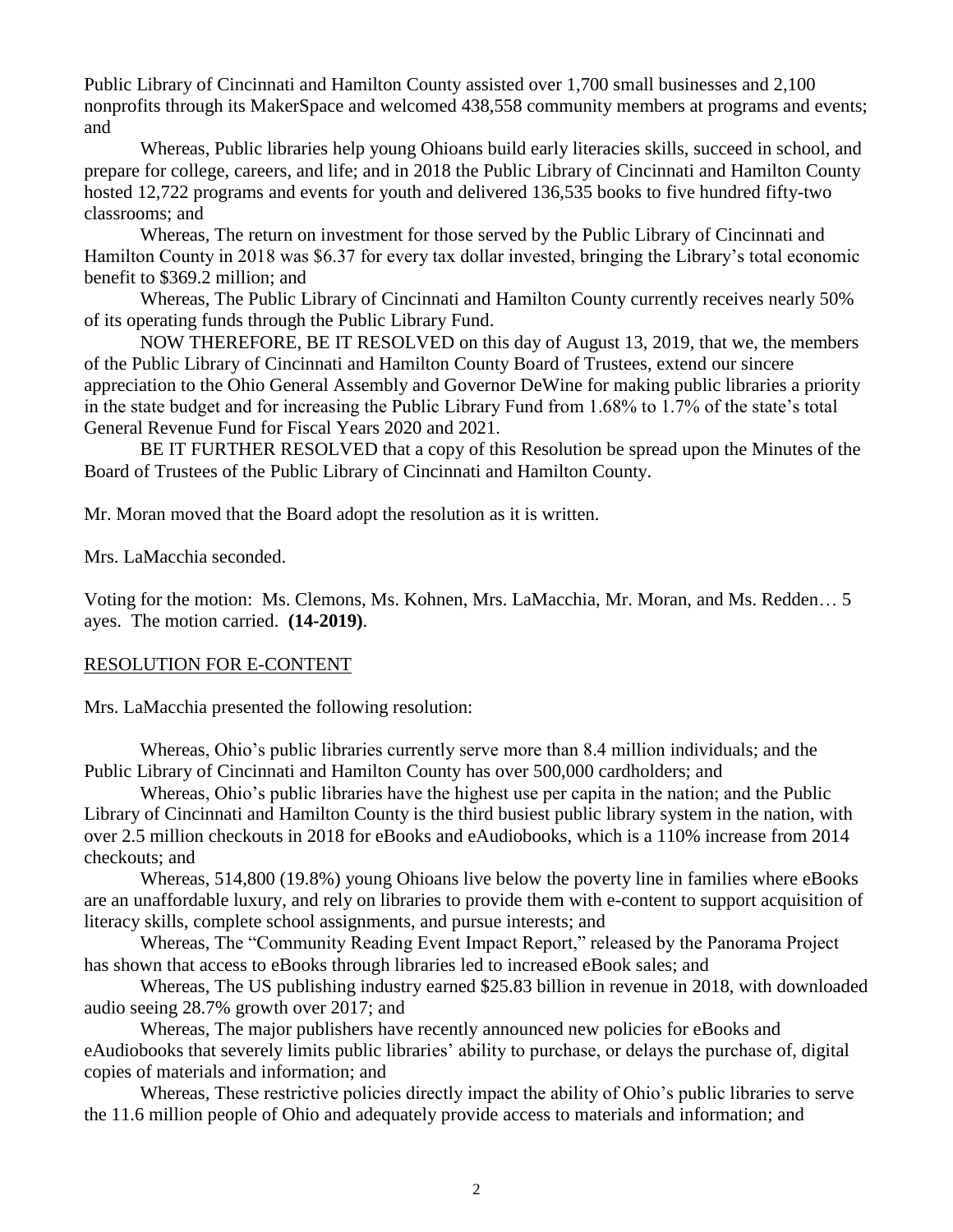Whereas, the new eBook and eAudiobook policies represent a significant financial burden impacting taxpayer supported public libraries' overall operations and services; with the Public Library of Cincinnati and Hamilton County spending over \$2.7 million in 2018 on eBooks and eAudiobooks, a 170% spending increase compared to 2014.

NOW THEREFORE, BE IT RESOLVED on this day of August 13, 2019, that we, the Board of Trustees of the Public Library of Cincinnati and Hamilton County call upon Blackstone Audio, Hachette, Macmillan, and Simon & Schuster to 1) reconsider these recently announced restrictive and onerous policies; and 2) engage in a meaningful and direct dialogue and exchange of information with libraries, library consortia, library associations, authors, executives from Overdrive, and other relevant stakeholders for the purpose of devising new policies that ensure equitable access to Ohio's 8.4 million library users.

BE IT FURTHER RESOLVED that a copy of this Resolution be spread upon the Minutes of the Board of Trustees of the Public Library of Cincinnati and Hamilton County.

Mrs. LaMacchia moved that the Board adopt the resolution as it is written.

Mr. Moran seconded.

Voting for the motion: Ms. Clemons, Ms. Kohnen, Mrs. LaMacchia, Mr. Moran, and Ms. Redden … 5 ayes. The motion carried. **(15-2019)**.

Mrs. LaMacchia moved the following:

- Approve the proposed holiday closing schedule for 2020. Employees are paid holiday time for all closed dates with the exception of Easter and the early closing on New Year's Eve in accordance with the Library's Holiday Policy.
	- o Wednesday, January 1 New Year's Day
	- o Sunday, April 12 Easter
	- o Monday, May 25 Memorial Day
	- o Saturday, July 4 Independence Day
	- o Monday, September 7 Labor Day
	- o Thursday, November 26 Thanksgiving Day
	- o Thursday, December 24 Christmas Eve
	- o Friday, December 25 Christmas Day
	- o Thursday, December 31 New Year's Eve close at 5:00 p.m.
	- o Friday, January 1, 2021 New Year's Day.
- Approve the proposed Board meeting dates for 2020.
	- o Tuesday, February 11, 2020 Main, 4:30 p.m.
	- o Tuesday, April 14, 2020 Bond Hill, 4:30 p.m.
	- o Tuesday, May 12, 2020 Main, 4:30 p.m.
	- o Tuesday, June 9, 2020 Operations Center, 9:30 a.m.
	- $\circ$  Tuesday, August 11, 2020 St. Bernard, 4:30 p.m.
	- o Tuesday, October 6, 2020 Northside, 4:30 p.m.
	- o Tuesday, December 8, 2020 (Annual and Regular) Main, 4:30 p.m.

#### Mr. Moran seconded.

Voting for the motion: Ms. Clemons, Ms. Kohnen, Mrs. LaMacchia, Mr. Moran, and Ms. Redden … 5 ayes. The motion carried. **(16-2019)**.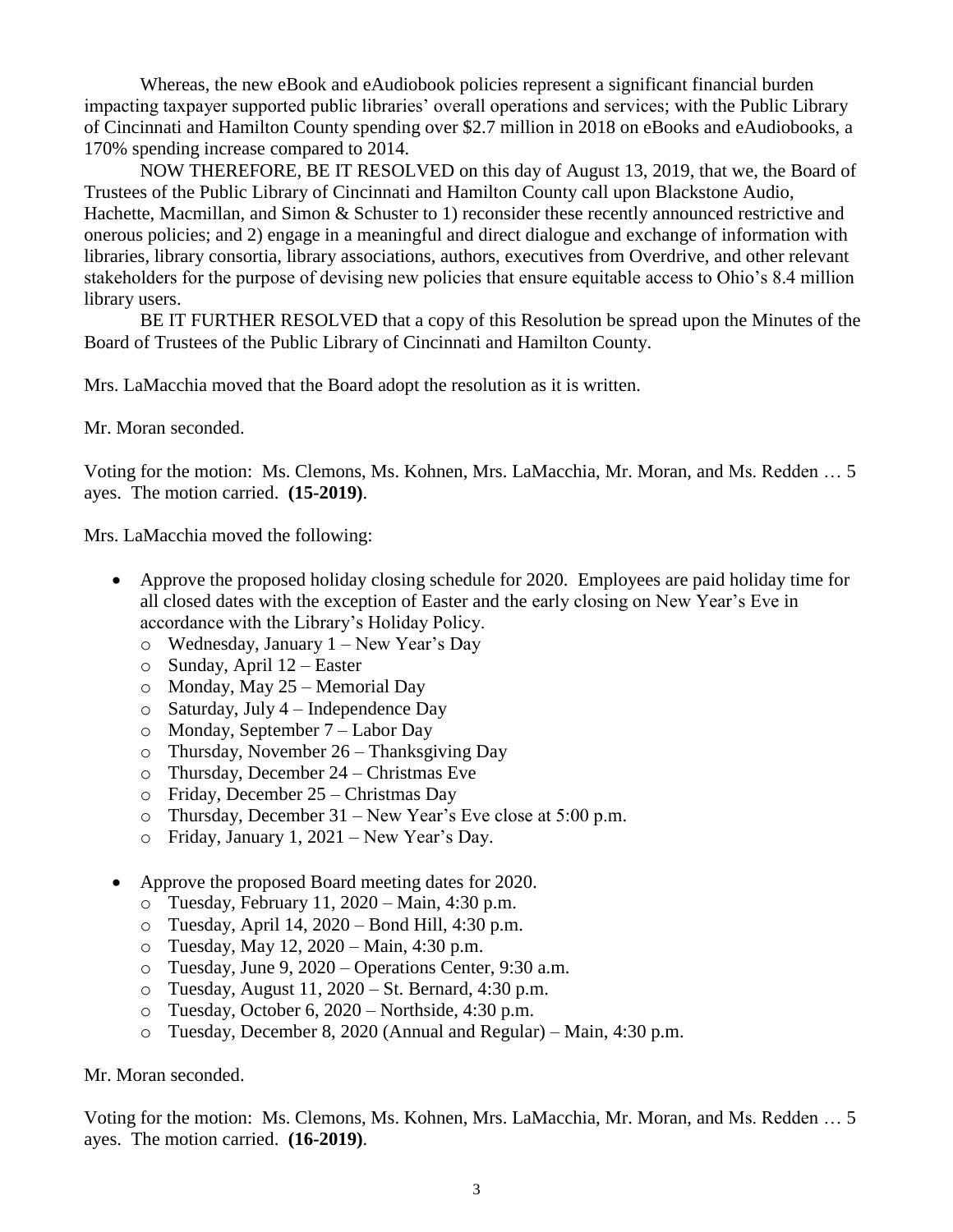Mr. Moran moved the following:

 Authorize the following bid advertisement for the Price Hill Branch Accessibility project. Further, authorize the Eva Jane Romaine Coombe Director to review the bids with the Chair of the Facilities and Finance and Audit Committee and enter into contracts with the lowest responsible bidder for each trade.

#### **ADVERTISEMENT FOR BIDS**

Sealed bids will be received by the Board of Trustees of the Public Library of Cincinnati and Hamilton County at the Third Floor Administration Offices of the Main Public Library, 800 Vine Street, Cincinnati, Ohio 45202, until 12:00 noon, local time Wednesday, November 6, 2019 for furnishing all labor, materials, equipment, services, and supervision necessary to complete the project titled:

#### PRICE HILL BRANCH ACCESSIBILITY PROJECT

Proposals shall be in accordance with the Contract Documents prepared by FTC&H Inc., 11353 Reed Hartman Highway, Suite 500, Cincinnati, Ohio 45241, and phone (513) 469-2370. Bids received after the stated deadline will not be accepted. Bids by facsimile or e-mail will not be accepted. Proposals will be publicly opened and read aloud immediately after closing of bids. All interested parties are invited to attend.

| TC <sub>01</sub> | <b>General Trades</b>            | \$1,364,968 |
|------------------|----------------------------------|-------------|
| TC 02            | <b>Masonry</b>                   | \$141,419   |
| TC <sub>03</sub> | <b>Structural and Misc Steel</b> | \$203,978   |
| TC <sub>04</sub> | Glazing                          | \$393,651   |
| TC <sub>05</sub> | Framing/Drywall                  | \$232,256   |
| <b>TC 06</b>     | <b>Fire Protection</b>           | \$49,262    |
| <b>TC 07</b>     | Plumbing                         | \$358,933   |
| <b>TC 08</b>     | <b>HVAC</b>                      | \$631,423   |
| <b>TC 09</b>     | Electric                         | \$499,940   |

The estimates for the contracts are:

The summary of work:

The work consists of renovating an approximately 6,700 square foot building and adding an expansion of about 6,800 square feet. It is a two-story building at 3215 Warsaw Avenue Cincinnati, Ohio 45205, which includes a new thirty-four car parking lot located to the south of the building.

Starting Friday, October 18, 2019, bidders may purchase Contract Documents (full sets only) at the cost of reproduction from ARC Reprographics, 2863 Sharon Road, Cincinnati, Ohio, 45241, and phone (513) 326-2300.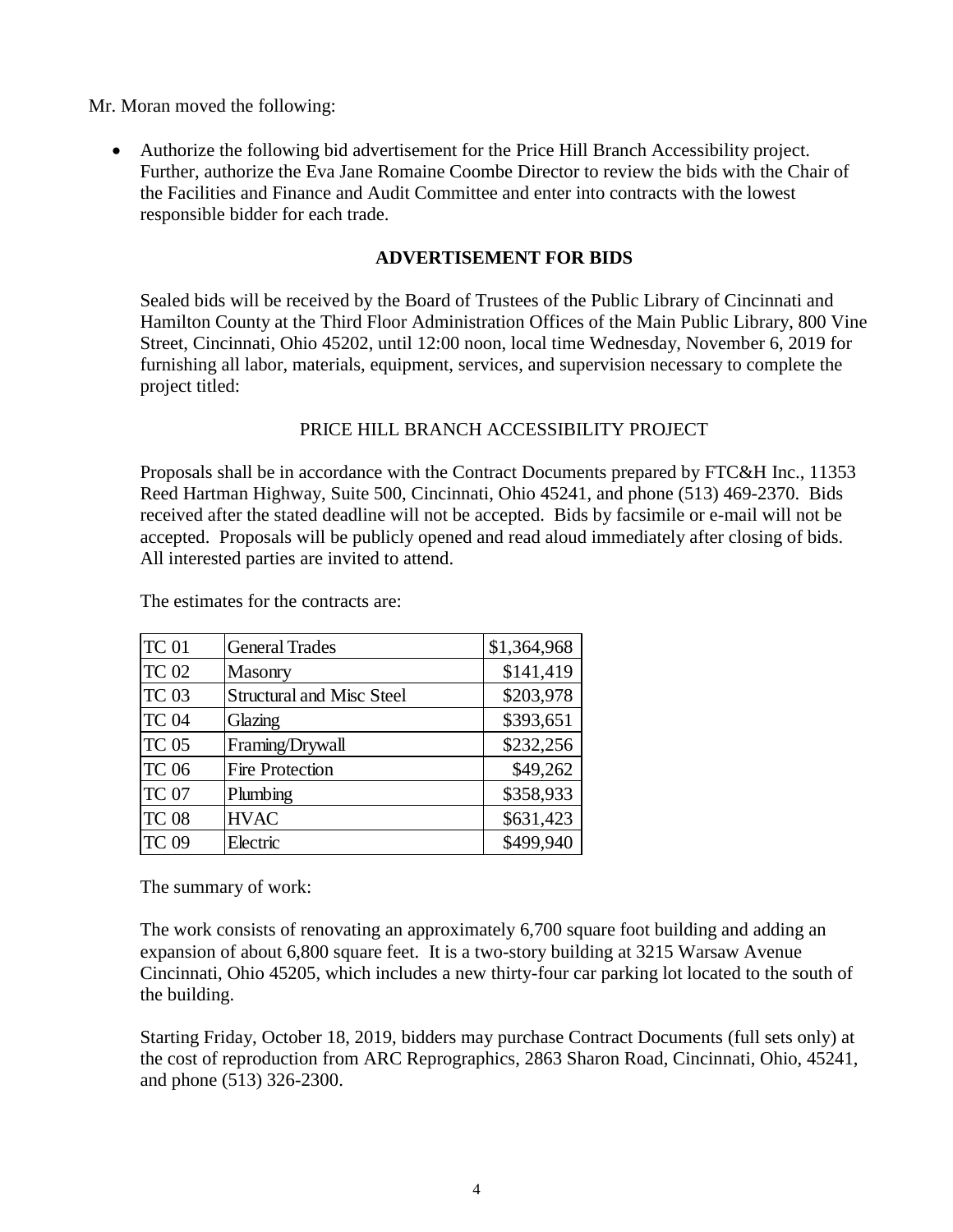A pre-bid meeting will be held at the Price Hill Library, 3215 Warsaw Avenue, Cincinnati, Ohio 45205, on Thursday, October 24, 2019 at 1:00 p.m.

Bidders shall submit with their bid a bid guaranty in the form of either (1) a combined bid guaranty and contract bond for the full amount of the bid or (2) a certified check, cashier's check drawn on a solvent bank, or irrevocable letter of credit in the sum of ten (10%) percent of the bid amount, including base bid and alternates, as bid security. The bid guaranty shall be in strict compliance with Sections 153.54, 153.57, 153.571 of the Revised Code of Ohio, as applicable. The Bidder to whom the contract is awarded will be required to furnish a contract bond in the sum equal to 100% of the proposal.

Bidders shall comply with the Prevailing Wage Rates on public improvements in Hamilton County, Ohio, as ascertained and determined by the Ohio Department of Commerce Bureau of Labor & Worker Safety as provided in Section 4115 of the Revised Code of Ohio.

Submitted bids shall not be withdrawn for a period of sixty days following the date of the bid opening. The Owner will award contracts to the lowest responsible bidder.

The Board of Trustees of the Public Library of Cincinnati and Hamilton County reserves the right to reject any or all bids and to waive informalities in bidding.

By order of: The Board of Trustees of the Public Library of Cincinnati and Hamilton County, Ohio.

This notice is posted on the Public Library of Cincinnati and Hamilton County website and can be found by a link on the home page at: [www.cincinnatilibrary.org.](http://www.cincinnatilibrary.org/)

- Based on the following activity, authorize the Eva Jane Romaine Coombe Director to enter into a contract with Megen Construction Company Inc. as the firm most qualified for the Construction Manager at Risk for the Walnut Hills Branch Accessibility Project and the Madisonville Branch Accessibility Project. The ranking of the three firms is as follows:
	- 1. Megen Construction Company
	- 2. Messer Construction Co.
	- 3. Shook Construction Co.

The Public Library of Cincinnati and Hamilton County received Statements of Qualification from five firms:

HGC Construction Megen Construction Company Inc. Messer Construction Co. Shook Construction Co. Turner Construction Company

The Construction Manager at Risk Evaluation Committee (named at the June 2019 Board meeting) met on July 17 to evaluate the firms and chose the following three firms from whom to request a proposal: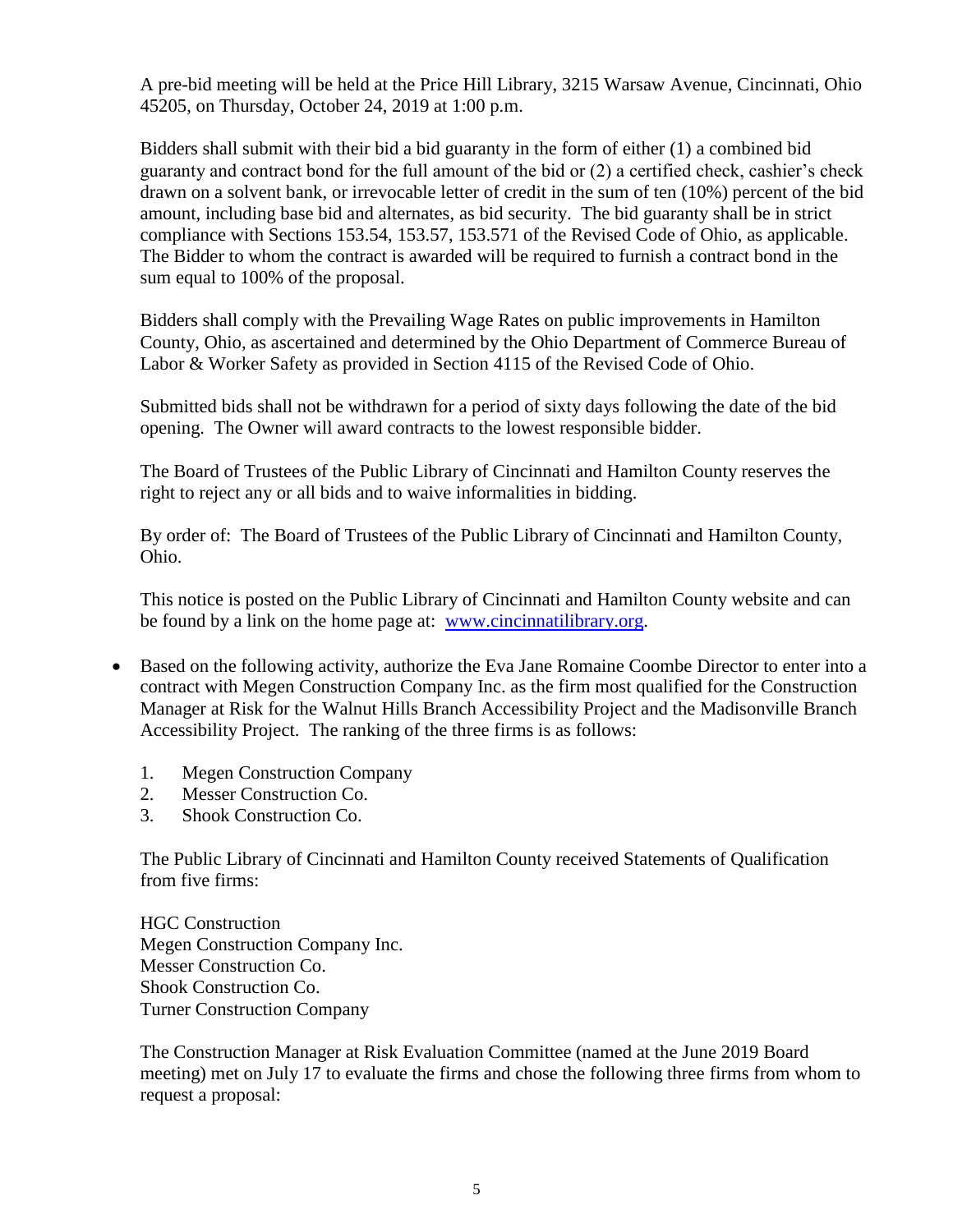Megen Construction Company Inc. Messer Construction Co. Shook Construction Co.

The Construction Manager at Risk Evaluation Committee met on August 7 to review the submitted proposals for technical qualifications and fixed fee preconstruction pricing, and to interview each of the firms to clarify items in the proposals.

- Approve a preliminary plan to renovate the current Walnut Hills Branch building and create a 7,000 square foot addition, with parking on the lot and additional parking across the street.
- Confirm the following change orders for the 2018 PLCH Findlay Street Distribution Center:

| Leo J. Brielmaier, Co. | Change Order #1 | Furnish and install bollards    | 790.00   |
|------------------------|-----------------|---------------------------------|----------|
| Leo J. Brielmaier, Co. | Change Order #2 | Add break metal shroud          | 411.40   |
| Leo J. Brielmaier, Co. | Change Order #3 | lAdditional work for dock doors | 7,829.00 |

- Approve the renewal of the lease for the Greenhills Branch located in the Greenhills Community Building with a three-year lease at \$525/month (the previous three-year lease was at \$500). Utilities and ongoing maintenance of the building are the responsibility of the Winton Woods City School District. The renewed lease will begin on November 1, 2019 and expire on October 31, 2022.
- Approve the updated policy to align the Board action at the June 11, 2019 meeting to modify the reporting threshold for theft of items from \$500 to \$1500 (to coincide with the capitalization threshold for fixed assets):

### **Theft of Library Property Policy**

In the event of the theft of library funds, materials, or other property, it is the policy of the Library to take the following action:

- o Provide immediate notification to the law enforcement agency, including the filing of a police report.
- o Conduct an internal investigation, whenever appropriate.
- o Take appropriate action to recover the loss and make procedural changes to prevent reoccurrence.
- o Provide written documentation of all action taken.
- o Report thefts of cash of \$100 or more and thefts of library materials and other property of \$1500 or more to the Library Board of Trustees. A request to release the Fiscal Officer from personal liability will be included as appropriate.

Note: Materials "lost" through circulation, that is, checked out and not returned, are excluded from the formal reporting process as these losses are documented and managed in the circulation system.

Ms. Redden seconded.

Voting for the motion: Ms. Allen, Ms. Clemons, Ms. Kohnen, and Mrs. LaMacchia (except pass on Construction Manager at Risk), Mr. Moran, and Ms. Redden … 6 ayes. The motion carried. **(17-2019)**.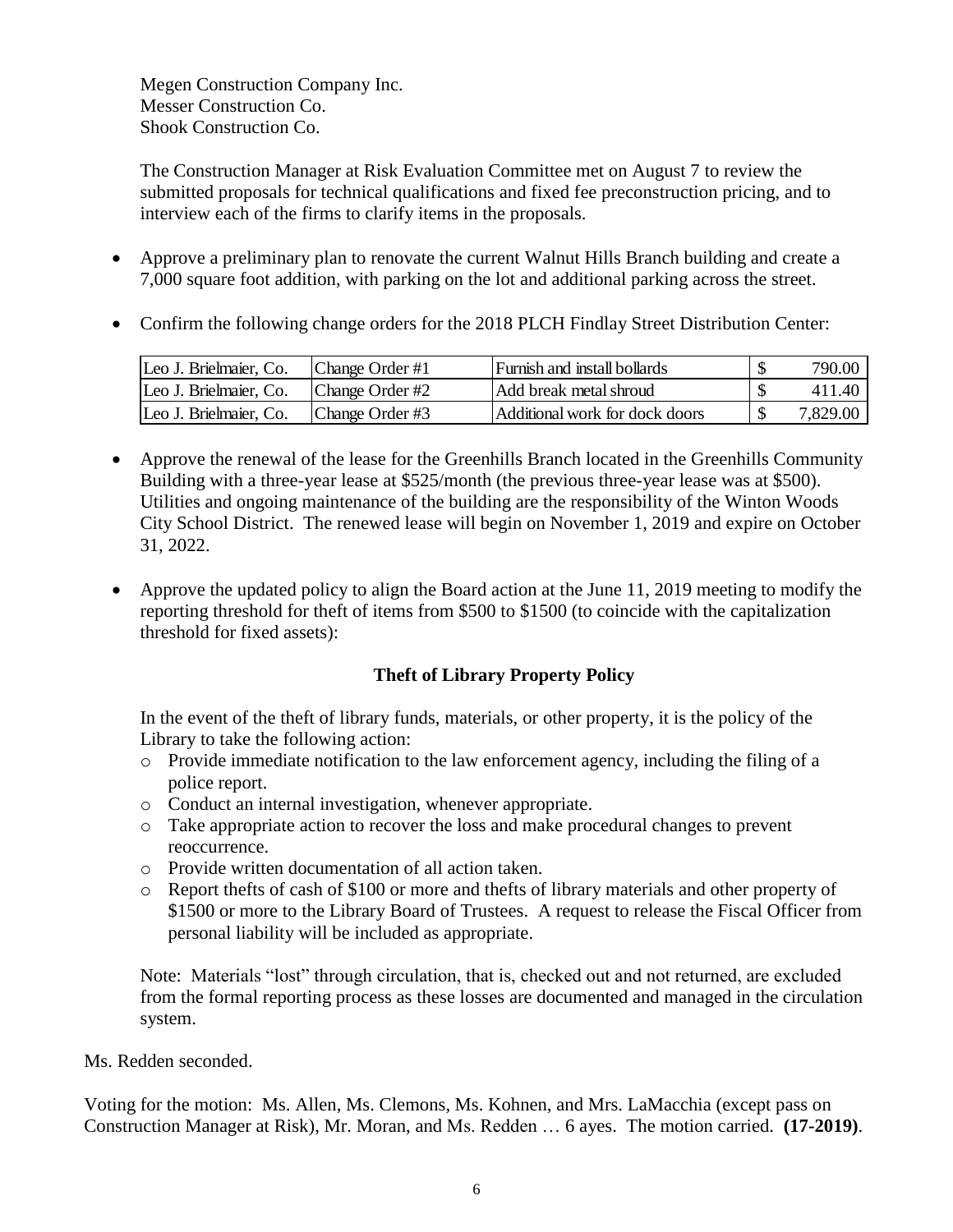Mrs. LaMacchia moved the following:

 Confirm correction to recently discovered typographical error to the maximum amount of the Grade 9 pay range in the salary schedule. No employees were impacted, as the payroll system had the correct amount recorded. The salary schedule with the correction is reflected in Exhibit I.

|                 | <b>SALARY STRUCTURE</b> |                         |              |  |  |  |
|-----------------|-------------------------|-------------------------|--------------|--|--|--|
| <b>Grades</b>   | Low                     | Mid                     | <b>High</b>  |  |  |  |
| $\overline{15}$ | \$104,187.20            | \$132,308.80            | \$160,430.40 |  |  |  |
| $\overline{14}$ | \$93,017.60             | \$118,144.00            | \$143,249.60 |  |  |  |
| 13              | \$83,241.60             | \$105,289.60            | \$127,337.60 |  |  |  |
| $\overline{12}$ | \$74,484.80             | \$93,849.60             | \$113,214.40 |  |  |  |
| $\overline{11}$ | \$66,643.20             | \$83,636.80             | \$100,630.40 |  |  |  |
| 10              | \$59,633.60             | \$74,547.20             | \$89,460.80  |  |  |  |
| 9               | \$54,412.80             | $\overline{$}67,745.60$ | \$81,078.40  |  |  |  |
| 8               | \$49,816.00             | \$61,776.00             | \$73,736.00  |  |  |  |
| $\overline{7}$  | \$43,992.00             | \$54,350.40             | \$64,688.00  |  |  |  |
| 6               | \$38,251.20             | \$47,049.60             | \$55,848.00  |  |  |  |
| 5               | \$34,236.80             | \$41,932.80             | \$49,628.80  |  |  |  |
| $\overline{4}$  | \$31,200.00             | \$37,856.00             | \$44,720.00  |  |  |  |
| 3               | \$29,120.00             | \$35,068.80             | \$41,080.00  |  |  |  |
| $\overline{c}$  | \$25,750.40             | \$31,158.40             | \$36,587.20  |  |  |  |
| $\mathbf{1}$    | \$21,840.00             | \$26,312.00             | \$30,784.00  |  |  |  |
|                 |                         | <b>HOURLY RATES</b>     |              |  |  |  |
| <b>Grades</b>   | Low                     | Mid                     | <b>High</b>  |  |  |  |
| 15              | \$50.09                 | \$63.61                 | \$77.13      |  |  |  |
| $\overline{14}$ | \$44.72                 | \$56.80                 | \$68.87      |  |  |  |
| $\overline{13}$ | \$40.02                 | \$50.62                 | \$61.22      |  |  |  |
| $\overline{12}$ | \$35.81                 | \$45.12                 | \$54.43      |  |  |  |
| $\overline{11}$ | \$32.04                 | \$40.21                 | \$48.38      |  |  |  |
| 10              | \$28.67                 | \$35.84                 | \$43.01      |  |  |  |
| 9               | \$26.16                 | \$32.57                 | \$38.98      |  |  |  |
| 8               | \$23.95                 | \$29.70                 | \$35.45      |  |  |  |
| $\overline{7}$  | \$21.15                 | \$26.13                 | \$31.10      |  |  |  |
| 6               | \$18.39                 | \$22.62                 | \$26.85      |  |  |  |
| 5               | \$16.46                 | \$20.16                 | \$23.86      |  |  |  |
| $\overline{4}$  | \$15.00                 | \$18.20                 | \$21.50      |  |  |  |
| 3               | \$14.00                 | \$16.86                 | \$19.75      |  |  |  |
| $\overline{2}$  | \$12.38                 | \$14.98                 | \$17.59      |  |  |  |
| $\,1$           | \$10.50                 | \$12.65                 | \$14.80      |  |  |  |

**Exhibit I**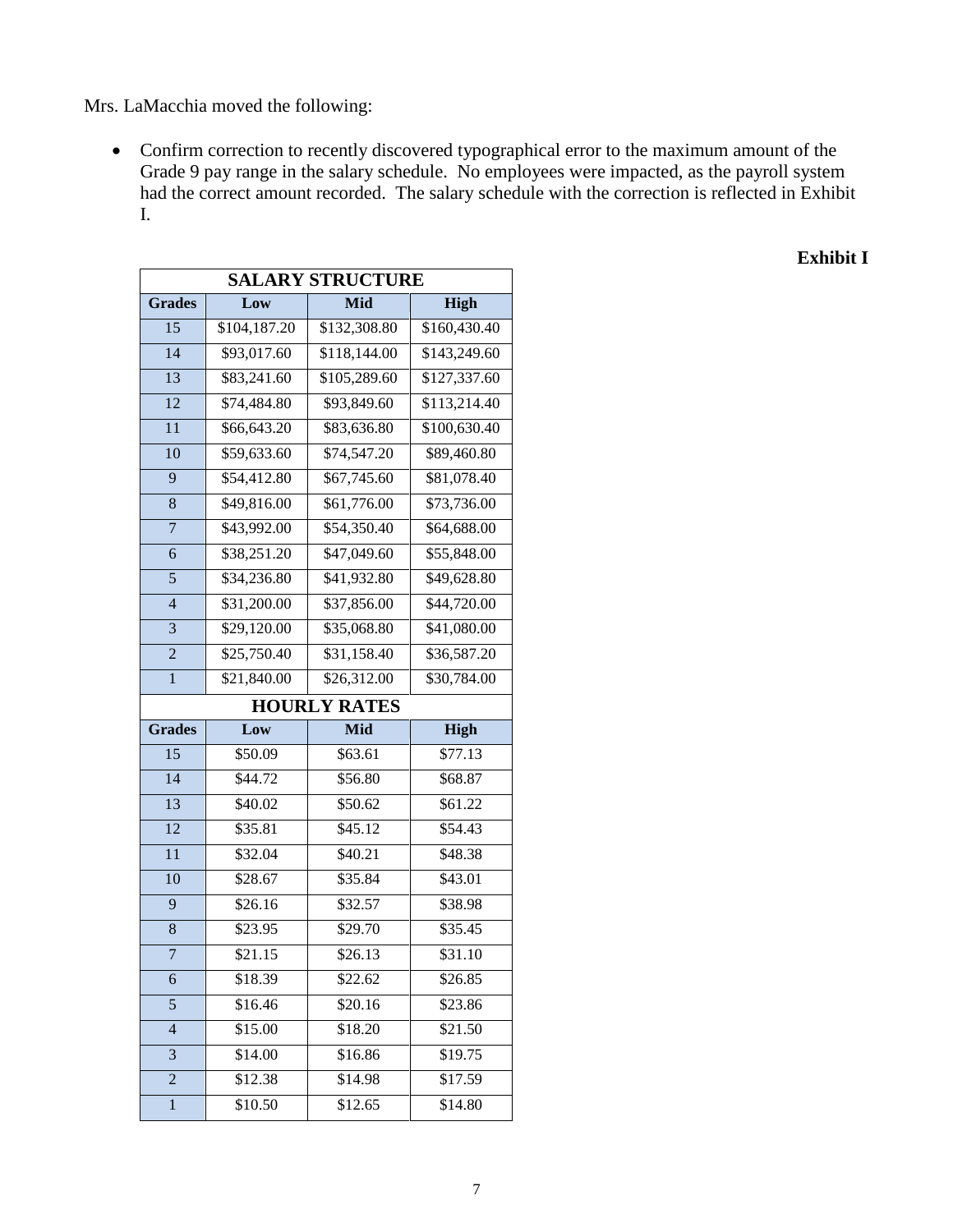Ms. Redden seconded.

Voting for the motion: Ms. Allen, Ms. Clemons, Ms. Kohnen, Mrs. LaMacchia, Mr. Moran, and Ms. Redden … 6 ayes. The motion carried. **(18-2019)**.

# *INFORMATIONAL ITEMS*

## **EVA JANE ROMAINE COOMBE DIRECTOR'S REPORT**

Ms. Brehm-Heeger reported that:

 Among libraries included in the Public Library Service (PLDS) Statistical Report released in August 2019 the Public Library of Cincinnati and Hamilton County was third in total circulation in the United States (the same spot we held last year). We remain the top circulating library in Ohio for a third consecutive year.

| New York Public Library               | 23,984,179   |
|---------------------------------------|--------------|
| King County Library System            | 20,410,081   |
| Cincinnati And Hamilton County, Pl Of | 19,953,082   |
| <b>Multnomah County Library</b>       | 18,554,896   |
| Hennepin County Library               | 18,554,896   |
| Los Angeles Public Library            | 16, 143, 711 |
| Cuyahoga County Public Library        | 15,548,987   |
| L.A. County Library                   | 15,158,874   |
| Columbus Metropolitan Library         | 14,988,482   |
| Phoenix Public Library                | 14,035,212   |

- Macmillan Publishers has just announced a different library lending model for their e-book titles. Last year Macmillan had announced a four month embargo on titles published under the Tor imprint. Beginning November 1, Macmillan will implement these changes to all titles they publish.
- The Library has hosted several state legislator visits over the summer. Representative Catherine Ingram visited Main Library, to observe Brain Camp. Representative Brigid Kelly visited Walnut Hills Branch to observe a Junior Adventure Lab and also St. Bernard Branch to observe the Summer Meals program. Representative Sedrick Denson visited the Bond Hill Branch for a Summer Meals program and Representatives Bill Seitz, Lou Blessing, and Senator Lou Terhar visited Price Hill to observe the collaboration between the Library and Cincinnati Recreation Center. All state legislators have been invited to visit the Library over the summer, and the Library hopes to see several more this fall.
- This year's Annual Staff and Retiree Recognition Program will take place on Sunday, November 10 from 5:30p p.m. – 7:00 p.m. This event will be preceded on the same day by the volunteer appreciation event. Both celebrations will be held at the Main Library.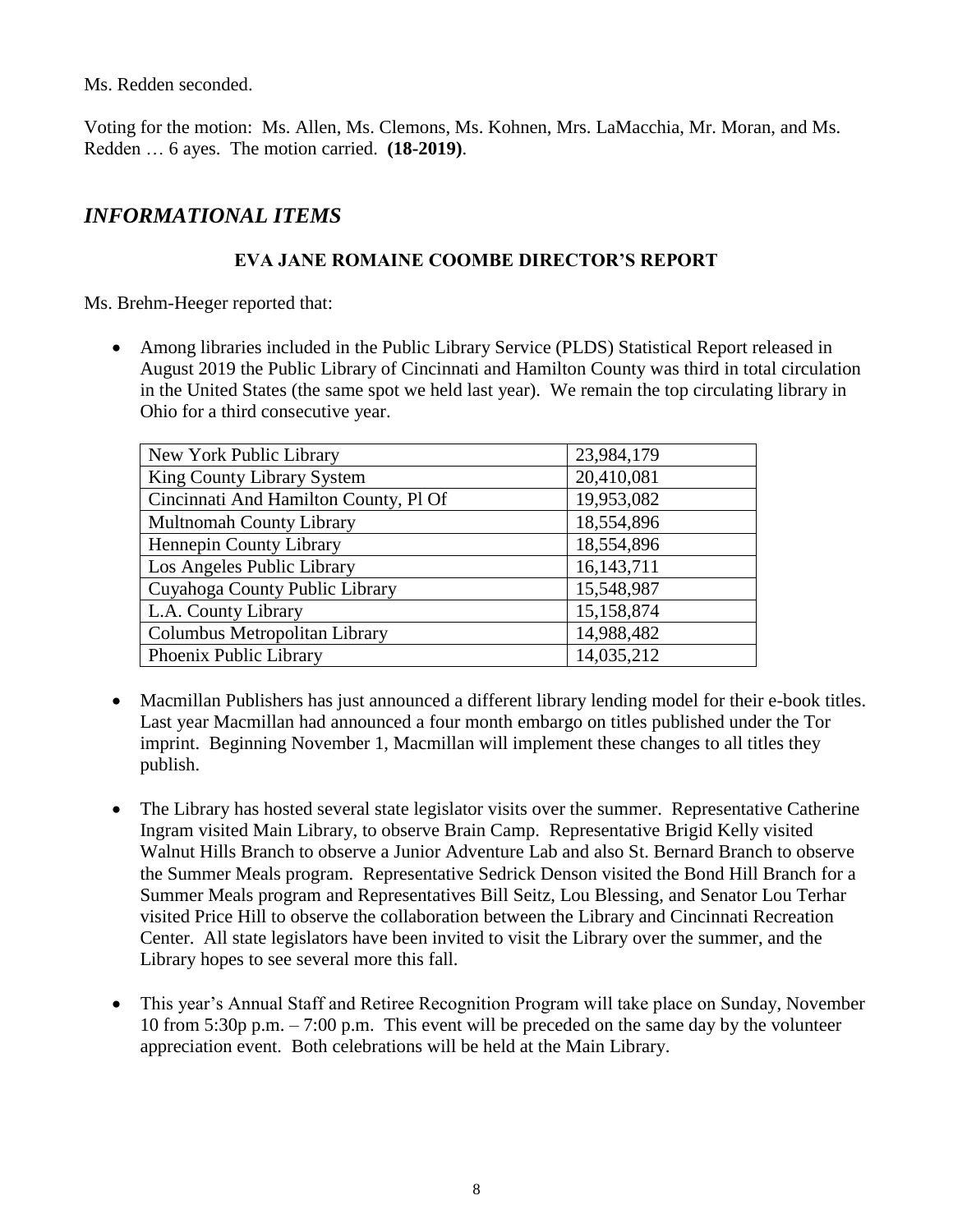# **FACILITIES AND FINANCE AND AUDIT COMMITTEE REPORT**

Mr. Moran reported that:

- The 2018 audit is complete and the reports were sent to each of the Board members from the auditors on June 27, 2019. The Library was presented with the Ohio Auditor of State Award with Distinction by Keith Faber, Auditor of State on July 16, 2019.
- The Library has been investigating options to maximize service in the current Madisonville Branch building as well as the possibility of relocating the branch nearby. We will continue to gather information, including data gathered during the Facility Master Plan process, to determine the scope of the project with a goal of setting a conceptual design by February 2020.
- The Library has delayed a decision on the North Central Branch HVAC replacement until the completion of the Facility Master Plan project, but we recently had to close early on a Saturday because of temperature issues. Based on preliminary results, it appears that North Central would be a candidate for a moderate renovation/small addition or a larger expansion. Any larger expansion would be several years away based on projected funding and other more urgent priorities, so we are recommending replacing the current HVAC system at this time with an estimate of \$700,000 (includes 10% contingency). We will hire Elevar Design Group for the immediate North Central project with fees less than \$50,000.
- As of July 1, 2019, the Library contracted with Omnia 360 for grounds keeping at our owned facilities after receiving numerous complaints of tall grass from local governments and residents and multiple failed attempts to resolve the issues with Emcor/Viox.

David Schnee from Group 4 provided the Board with an update regarding the progress of the Facility Master Plan project.

# **HUMAN RESOURCES COMMITTEE REPORT**

Ms. Allen reported that:

- The Educational Assistance Program has received strong interest from staff, with a total of ten applications received. Human Resources is working to review these applications and respond to staff regarding assistance for the fall semester.
- Preparation for the 2020 renewal of medical and voluntary benefits continues. A Benefits Task Force of eight employees met with the Library's benefits broker, Strategic Benefits, for an overview of current and past medical plans as well as data that will impact our renewal. Future meetings will be scheduled after bids are received from medical carriers. The Benefits Task Force was created this year on a recommendation of the Staff Engagement Task Force and is designed to offer transparency, understanding, and communication around this renewal process.
- Human Resources and Strategy partnered to host a Hiring Fair for Homework Help Aides on Tuesday, July 30 at the Bond Hill Branch. The day was a success, as the majority of the open positions were filled as a result of the event.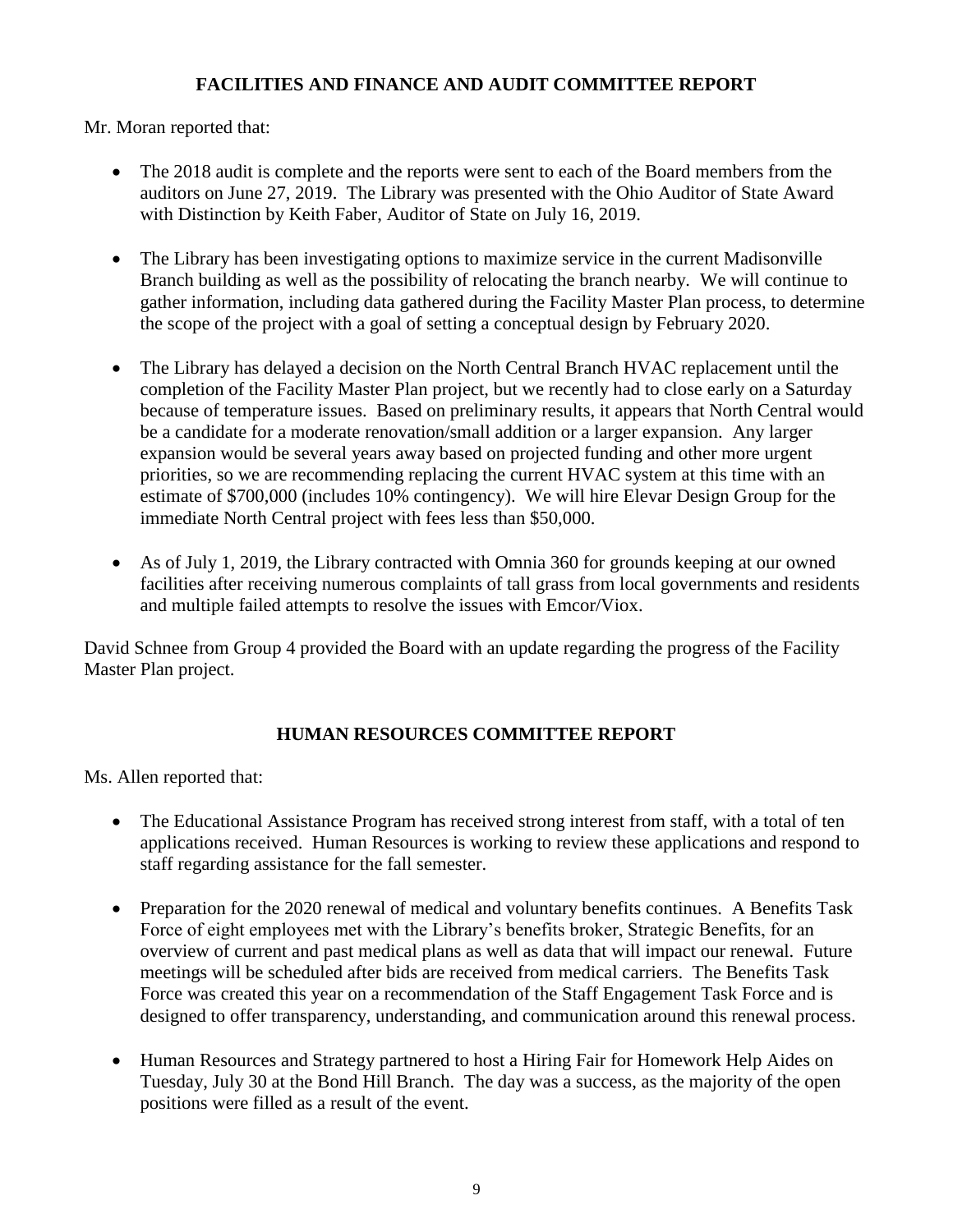Please save the date: this year's Annual Volunteer Recognition Program will be held on Sunday, November 10, 2019 from 2:00 p.m. – 3:30 p.m.

#### **STRATEGY COMMITTEE REPORT**

Mrs. LaMacchia reported that:

- This summer the Library is hosting a community listening session for each branch for the Facility Master Plan project. Sessions have been held at all but six branches, whose sessions will take place later this month. Emerging themes from the community are a desire for:
	- o Increased accessibility for individuals with mobility challenges
	- o Better and/or more parking
	- o Upgraded restrooms
	- o More meeting rooms
	- o Creating small group quiet/study rooms
	- o Activating outdoor spaces
	- o More interior space and/or designated spaces for different groups (adults, teens, children)
	- o Separate "quiet" large rooms/areas

On July 10 and 11 Group 4 held a Facility Options Summit that brought together senior Library leaders, all branch managers, and representatives from Champlin Architecture, who had recently conducted on-site facility assessments. The goal of the summit was to explore possible options for specific locations through a regional lens that grouped together branches into six different regions or "library networks." Attendees considered four possible levels of improvements for each location:

- 1. Makeover
- 2. Moderate renovation and/or small addition
- 3. Extensive renovation and/or large addition
- 4. Replace or relocate

This was not a decision-making effort but did offer branch managers, who have a wealth of knowledge to share, the chance to suggest creative solutions not only for their specific locations, but also for their region and the system as a whole.

- The Marketing Department is leading the effort to revisit the Library's brand identity and has identified LPK, a local firm, to partner with on this undertaking. The first meeting with senior Library leaders and LPK staff took place July 24. The extensive community and staff engagement happening throughout 2019 as a part of the FMP project presents a timely opportunity to learn from community members and stakeholders what they value most in the Library. This feedback will be translated into an updated look and message that resonates with today's audiences. Brand identity work will occur during the remainder of 2019 with a goal to launch the new brand in early 2020. The project will take place in four phases:
	- 1. Discovery
	- 2. Brand Strategy
	- 3. Brand Design
	- 4. Rollout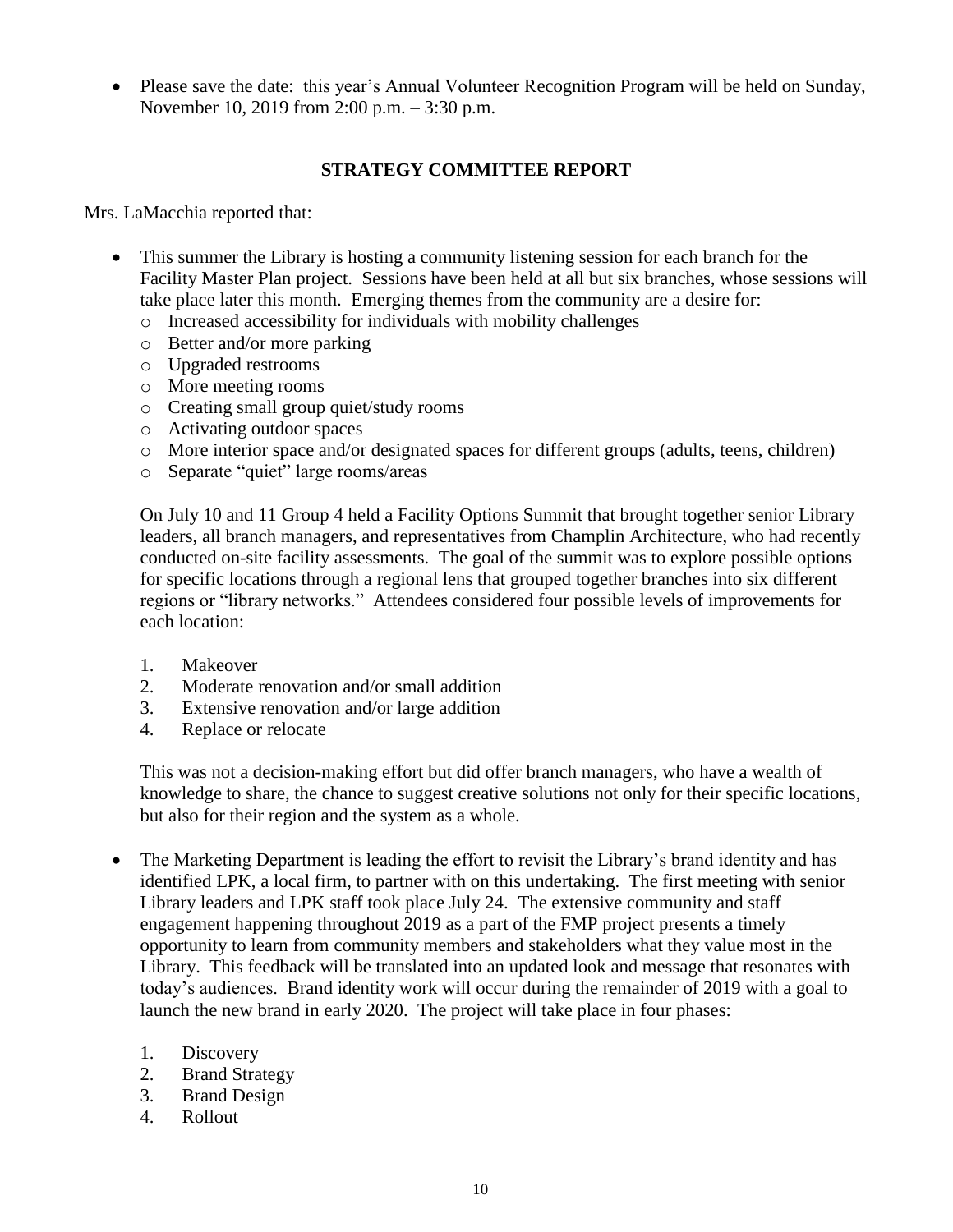- Summer Adventure ended July 31 with a total of 37,154 registrants, a 7% increase over 2018! Engagement throughout the summer was robust as the following statistics indicate:
	- o 114,966 weekly check-ins, an increase of 82% over last year
	- o 1,267 children participating in week-long Brain Camps
	- o 18,062 meals and snacks served, an increase of 8% over 2018
	- o Adventure Labs, new this year, which offered parents and caregivers opportunities to expose youth to STEM activities in a "drop-in" rather than pre-registration format, had 767 youth participants as of the first week of August
- At the Main Library in July, the pop-up service focused on public health. Community partners included 1N5, IKRON, the Cancer Justice Network, Cooking for the Family, and the UC Health Sciences Library. More than seventy-three people directly connected with our health services organizations during the month of July. The August pop-up is focused on games, and includes bringing in community partners to lead activities such as free chess lessons for youth.
- Upcoming events and exhibits:
	- o The Mary S. Stern Lecture takes place on October 2 at 7:00 p.m. at the Aronoff Center for the Arts. The inaugural speaker for this annual series is Bryan Stevenson, one of the country's most visionary legal thinkers and social justice advocates, who will speak about his work against mass incarceration in the U.S. Tickets are \$5 and went on sale August 5. The lecture is made possible through an endowment to the Library Foundation.
	- o The Library is once again partnering with the YMCA to present Pop-Up Preschool at the Deer Park Branch. The seven-week series, which begins on October 7, will introduce children and their parents/caregivers to skills that they will need to be ready for kindergarten. Thanks to a grant from the Schmidlapp Foundation, this year's program will include assessment by an outside evaluator, which will help the Library measure impact and determine what adjustments, if any, are needed to improve the program.
	- o The Library is partnering with Shake It Records to tell the diverse and fascinating history of music in Cincinnati. Shake It Records recently worked with ArtWorks to design a set of thirty-six trading cards, featuring original portraits and biographies of the featured artists. The Main Library will display the portraits, as well as the source materials used by the artists to create the portraits. The exhibit will open on the Main Library's 2nd Floor Connector on September 5.
	- o Acclaimed children's book author and illustrator Rosemary Wells wants to give children the chance to experience original art. Through her *Real Art for Young Artists* initiative, Ms. Wells is allowing the Library to exhibit the original watercolor art from her classic book *Noisy Nora*. The artwork will be on display in the Children's Library at the Main Library beginning September 15. To celebrate the opening of the exhibition, Ms. Wells will visit the Main Library for a presentation and book signing on that day at 2:00 p.m.

### **OPERATIONS COMMITTEE REPORT**

Ms. Redden introduced Kathy Bach, Regional Manager.

 Ms. Bach spoke about her experience serving as one of four facilitators for the Facility Master Plan Community Engagement Sessions, moderating a half dozen of these. In July and August she facilitated Listening Sessions at the branches in Corryville, Madeira, Pleasant Ridge, Avondale, Delhi, and Oakley. Attendance ranged from five to forty participants, many of whom were vested stakeholders in each community. Participants included elected officials, community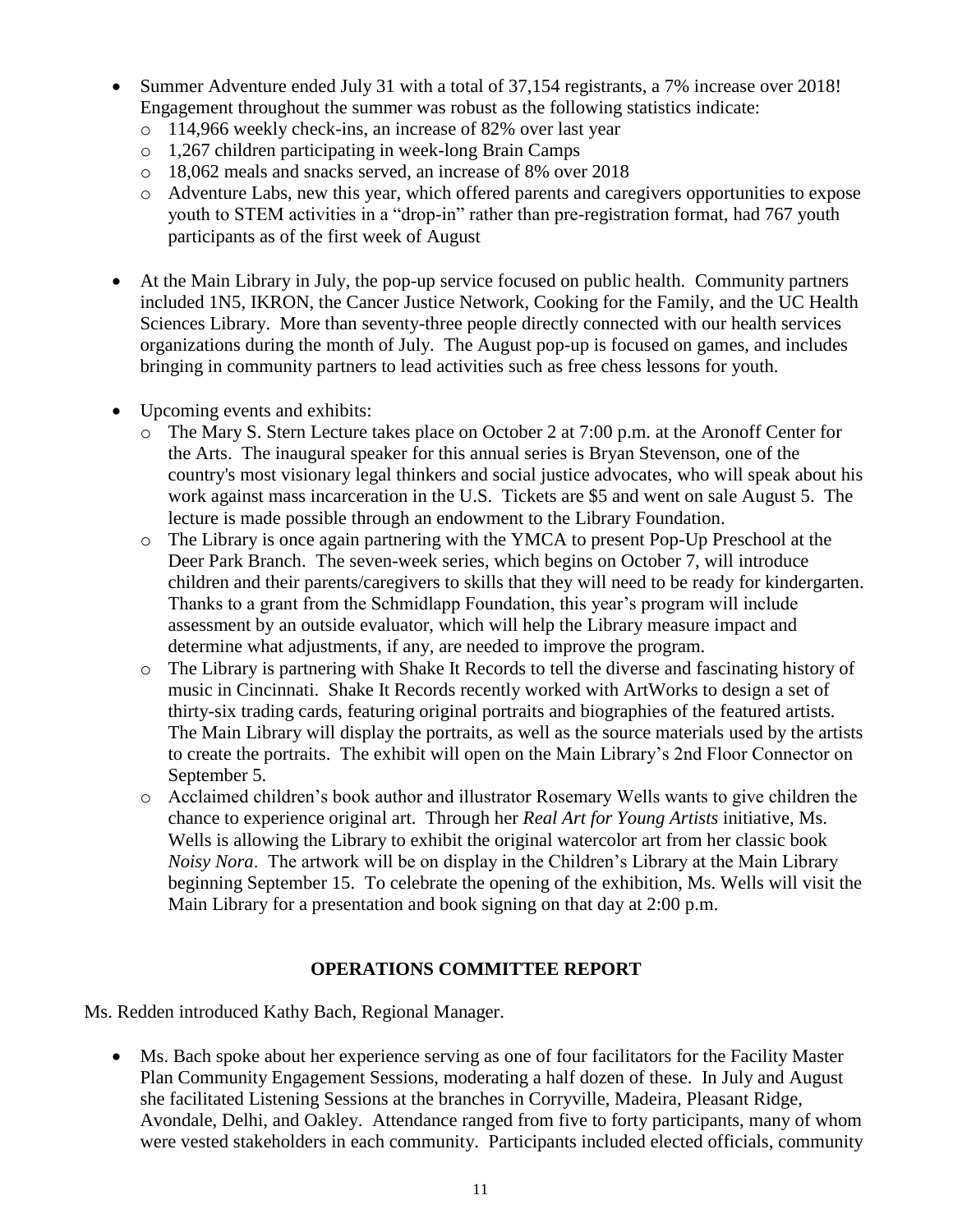redevelopment corporation members, business owners, educators, clergy, and loyal customers ranging in ages from teens to seniors. Attendees were engaged, thoughtful, and asked great questions. They appreciated having a chance to meet and talk with administrative staff, the Eva Jane Romaine Coombe Library Director and Trustees, and to voice their opinions. Themes that emerged were similar to those shared in the Strategy report. As facilitator, Kathy encouraged creative input, while stressing the importance of accessibility and equity. After attending a Listening Session, the participants understood the need to make improvements at all locations and prioritize needs, and felt that they had a voice in the process.

#### Ms. Redden reported that:

- The Library is exploring options for creating a social worker position and/or connecting with community partners to provide social services to community members. This concept, which will utilize existing staffing dollars, is based on feedback from staff, community members, peer libraries, and the success of the social services pop-up in the Atrium in March for helping people connect with services. This effort aligns with the strategic plan priority to listen to customer feedback and offering customers customizable options for connecting to the resources they need when they need them.
- Space in the Main Library's closed stacks is increasingly limited and areas of the compact shelving are, as has been reported to the Board previously, in disrepair and may cost several million dollars to upgrade or replace. This issue has triggered the need to take action. Since collections and facilities are interrelated, it made sense to address this as part of the Facility Master Plan process. The Library is utilizing the services of Susan Kent, former director of the New York and the Los Angeles Public Libraries among others, to review the library's collection and provide recommendations, with a particular focus on the Main Library. Ms. Kent visited the Library in June and July, met with dozens of staff members from various departments, visited and talked with staff and volunteers from The Friends, and provided her observations and suggestions. An interagency staff team has also been assembled to support the process.

Ms. Kent noted that there are 2.3 million items in the Main Library collection, many of them aging, and many of them duplicated within the collection: over 1.5 million items in the Main Library collection have not circulated in the last seven years; among titles that are at least 25 years old (1.25 million), more than 1 million have not been checked out in the last seven years. In order to progress from a transactional to a transformative library, our customers need an extensive, well-selected, and well-managed collection of high-interest materials that meet customer needs and support the Library's mission and goals.

The open shelving in the Main Library is at capacity and includes many unused and under-used items. Through a judicious review, it may be possible to increase Main Library circulation and collection use; at least 400,000 duplicate items could be de-accessioned without affecting the quality of the collection, and this shelf space could be used to feature more appealing titles, or the space could be repurposed to make the Library more appealing to Library customers in other ways.

The intent is to implement the collections project in phases, pausing after each phase to assess impact and make adjustments, if needed. We envision that this will be a multi-year project that will leverage the expertise of Library staff and other professionals as needed.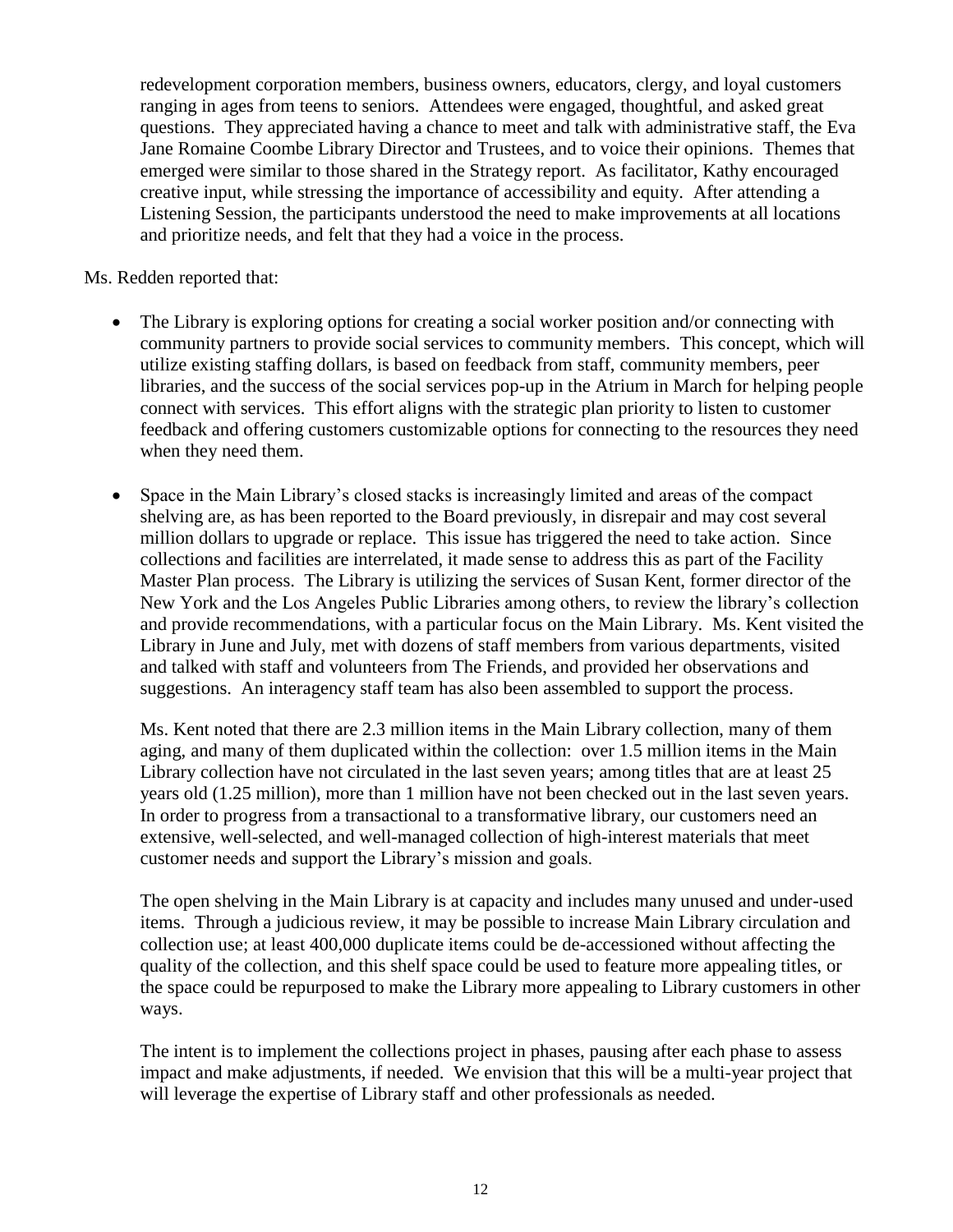The Library will loan several items from its collection as part of a partnership with the Cincinnati Museum Center (CMC) in support of the CMC's upcoming exhibit honoring the legacy of John J. Audubon. The Library has an extraordinary collection of Audubon's ornithological works, including the four double-elephant portfolio volumes of *The Birds of America*, as well as numerous unique, lesser-known titles. In addition to loaning these objects, the Library is also loaning the cases that house *The Birds of America*, which have long been mainstays of the Joseph S. Stern Cincinnati Room, for the Museum to use and improve as part of this partnership.

## **TECHNOLOGY COMMITTEE REPORT**

Ms. Clemons reported that:

 BiblioCommons is a technology company that develops interactive online catalog and web services for libraries. Their product offers solutions to challenges that libraries face including: how to provide up-to-date, effective searching in the catalog; developing a robust, easy-tomaintain web presence; automatic interactions between patron accounts, social elements, the website, library events, and marketing.

There are three primary offerings from BiblioCommons: BiblioCore, BiblioWeb, and BiblioEvents. In addition, there are several add-ons such as a mobile app and web-based fine payment capability.

- o BiblioCore is a discovery layer for catalog searching
- o BiblioWeb is a website builder that integrates with BiblioCore and BiblioEvents
- o BiblioEvents is a management and promotional platform for the Library's programs and events

BiblioCommons has four add-on services:

- o BiblioApps provides the BiblioCommons experience in a dedicated app
- o BiblioSuggest is a catalog-integrated service offering customers the option to suggest items for purchase that has a seamless look and feel to other services
- o BiblioCloudRecords makes it easier to display e-content (e-books and audiobooks) in the catalog by syncing directly with a variety of suppliers of e-content
- o BiblioFines allows customers to pay fines from directly within their BiblioCommons accounts with no additional sign-in

In May 2019, a core group of staff assessed the different elements of BiblioCommons. Their positive assessment led the Library to form a group of more than two dozen Library staff assembled into assessment teams for each of the four product areas.

The Library will purchase and utilize BiblioCommons as a whole, so that each component is maximized by its interconnected functionality and uniform customer experience. All current add-ons (BiblioApps, BiblioCloudRecords, BiblioSuggest, and BiblioFines) are recommended for their integration, functionality, and customer experience.

 The Distribution Center will house the operations of Materials Selection & Acquisition, Cataloging & Processing, the Library's new sixty-five bin RFID sorter, and Shipping. The opening date is slated for September 3. We will begin testing the new, more effective delivery routes from the Main Library on August 19, and then run them from the Distribution Center at opening.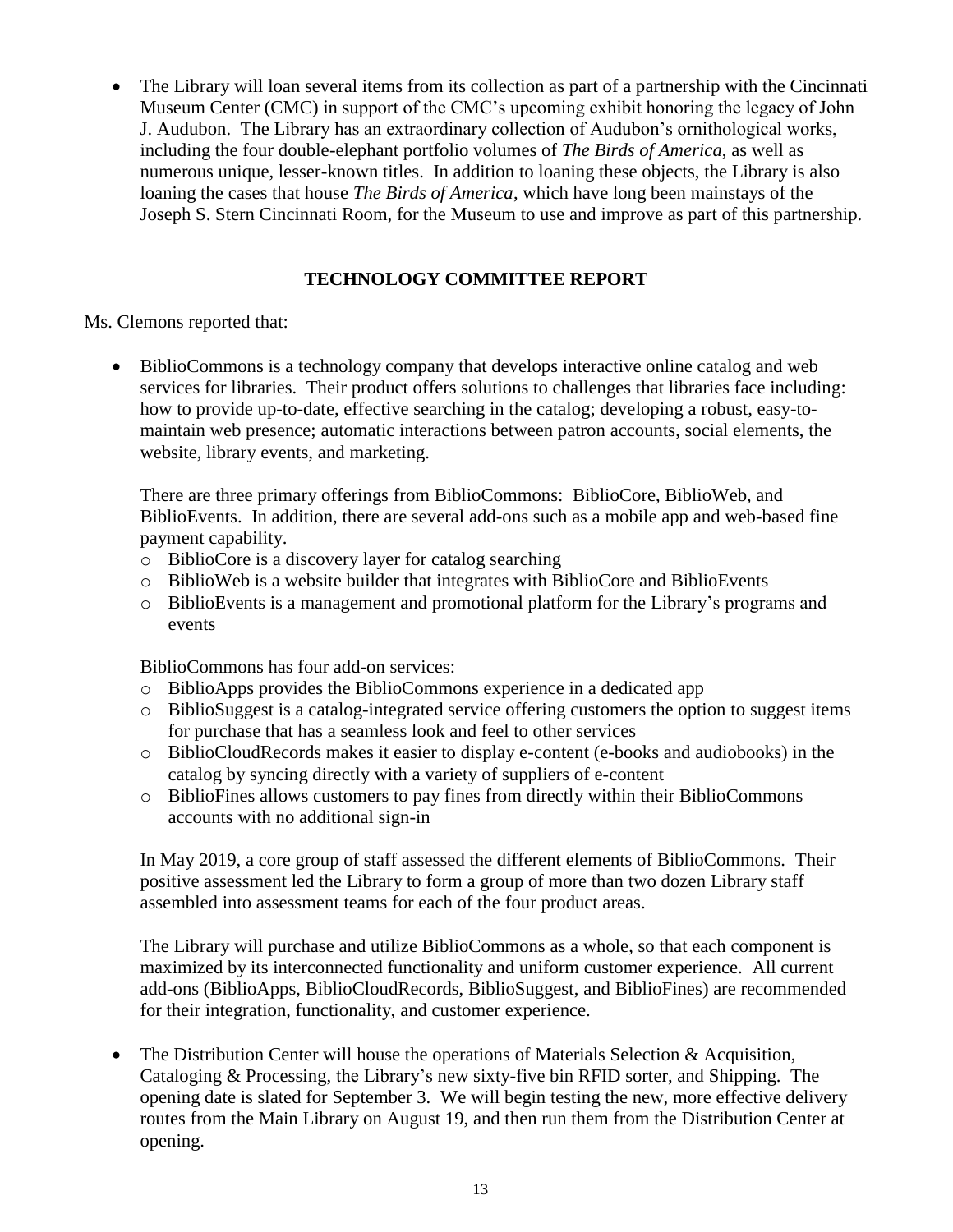• On July 7, a twelve bay laptop kiosk was repurposed from the Main Library to the Avondale Branch. The first month shows one hundred fifty-six checkouts for ninety hours of laptop use.

# **DEVELOPMENT COMMITTEE REPORT**

Ms. Kohnen reported that:

- $\bullet$  At the close of the Foundation's 2018 2019 Fiscal Year, the Foundation's contributions to the Library were up 37% and the endowment increased by 7% over the previous year. Planning is underway for the fall appeal and additional grant funding requests have been submitted and are under review.
- The Friends Board of Directors held its quarterly meeting on July 26. Results from the June Sale in Hartwell were announced at \$58,060, a 2% increase over 2018.

The Friends' Shop at the Main Library will be on hiatus beginning September 1, 2019, due to the end-of-month retirement of its long-term manager. During this hiatus, the Shop will not be open for sales. The duration of this hiatus has not been determined, although it is expected to last into 2020. During this time the Friends will be planning a new course of action for the Shop.

• The Anderson Township Library Association reported at its General Meeting on July 17 the results of its annual June Sale. Sale proceeds were \$30,580 (a slight decrease from 2018).

# *CONSENT AGENDA ITEMS*

Mrs. LaMacchia moved the Board approve the consent agenda as follows:

- Minutes of the Regular Meeting held June 11, 2019.
- Investment Report (summary of invested balances) as of June 30, 2019 and July 31, 2019.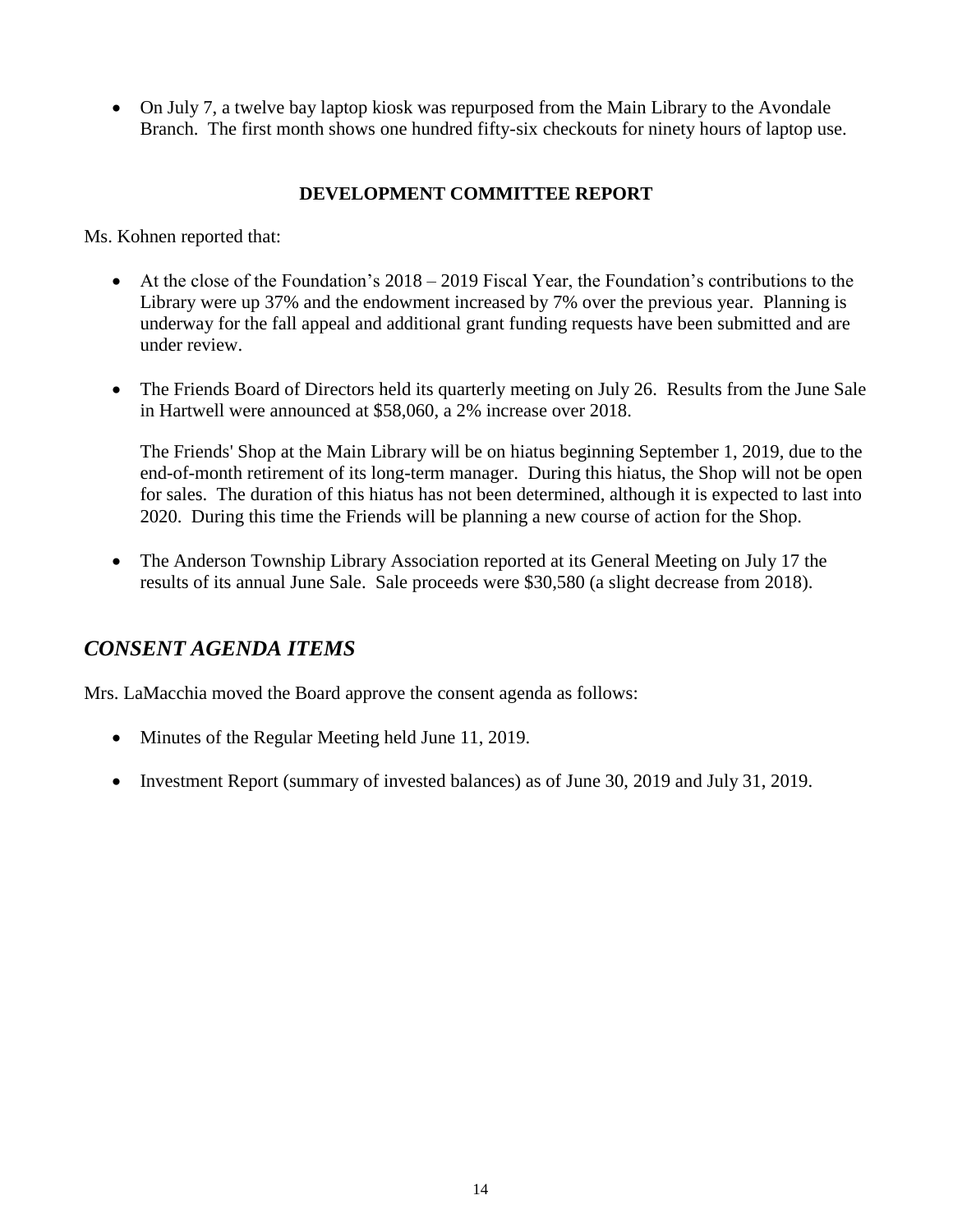# **EXHIBIT III**

# **Investment Report**

|                                           | Amount          | Amount          |
|-------------------------------------------|-----------------|-----------------|
|                                           | 6/30/2019       | 7/31/2019       |
| <b>Fifth Third Investment</b>             |                 |                 |
| <b>General Fund</b>                       | \$2,997,720.00  | \$2,997,720.00  |
| Building and Repair                       | 5,000,000.00    | 5,000,000.00    |
|                                           | \$7,997,720.00  | \$7,997,720.00  |
| <b>Operating Account</b>                  |                 |                 |
| <b>General Fund</b>                       | \$20,706,442.01 | \$18,768,921.33 |
| Insurance/Indemnification                 | 230,000.00      | 230,000.00      |
| <b>Special Revenue Funds</b>              | 601,245.21      | 701,370.78      |
| Building and Repair                       | 3,950,292.80    | 3,804,358.78    |
| <b>Permanent Trust Funds</b>              | 1,314,079.04    | 1,357,597.28    |
|                                           | \$26,802,059.06 | \$24,862,248.17 |
| <b>STAR Ohio</b>                          |                 |                 |
| Building and Repair                       | 1,097,468.37    | 1,099,703.01    |
| <b>Managed Investments (Trust Funds):</b> |                 |                 |
| <b>Permanent Trust Funds</b>              | \$6,752,501.00  | \$6,752,501.00  |
| <b>GRAND TOTAL</b>                        | \$42,649,748.43 | \$40,712,172.18 |

- Monthly Financial Reports for the periods ending June 30, 2019 and July 31, 2019.
- Marketing Board Report June 2019 and July 2019.
- Contributions, Gifts, and Donations June 2019 and July 2019.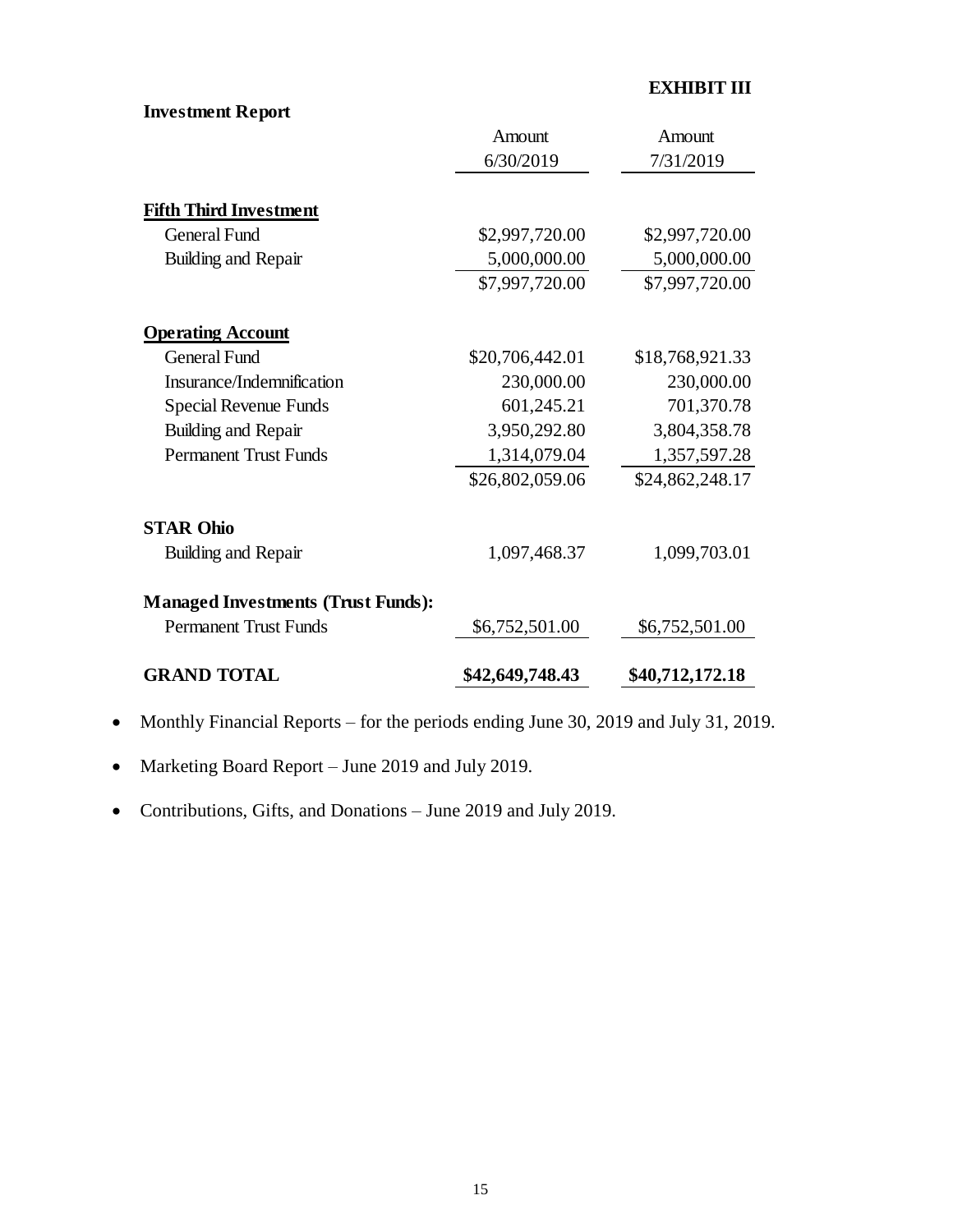# **CONTRIBUTIONS, GIFTS, AND DONATIONS RECEIVED GREATER THAN \$1000**

|  |  | June 1, 2019 through July 31, 2019 |  |  |  |
|--|--|------------------------------------|--|--|--|
|--|--|------------------------------------|--|--|--|

| $6/10/2019$ Library Foundation        | Support for FMP Engagement                   | \$3,000.00      |
|---------------------------------------|----------------------------------------------|-----------------|
| $6/10/2019$ Library Foundation        | <b>Support for Pleasant Ridge</b>            | 1,605.00<br>\$. |
| 6/10/2019 Library Foundation          | Summer Adventure - Conway                    | \$10,000.00     |
| $6/10/2019$ Library Foundation        | Director's Initiative                        | 1,200.00<br>S.  |
| 6/20/2019 Downtown Resident's Council | Support for CLC                              | \$1,000.00      |
| 6/28/2019 Frederick Schroeder Trust   | Abell Fund                                   | \$12,750.00     |
| $7/1/2019$ Library Foundation         | Support - Jamey Abersold Jazz Series         | 6,600.00<br>\$. |
| 7/1/2019 Library Foundation           | Summer Adventure - Andrew Jergens            | \$7,500.00      |
| 7/1/2019 Library Foundation           | Summer Adventure - Luther Foundation         | \$20,000.00     |
| 7/1/2019 Library Foundation           | Summer Adventure - Marge and Charles Schott  | \$25,000.00     |
| 7/3/2019 Library Foundation           | Support for Homework Helpers                 | \$27,028.03     |
| 7/3/2019 Library Foundation           | <b>Support for Summer Adventure</b>          | \$20,000.00     |
| Various Friends of the Public Library | Support for Programs (June 2019 - July 2019) | \$45,717.98     |

Personnel Change Report reflects changes through July 13, 2019.

| <b>Personnel Change Report</b> |                                     |                                             |                                      |            |       |          |
|--------------------------------|-------------------------------------|---------------------------------------------|--------------------------------------|------------|-------|----------|
| <b>Action</b>                  | <b>Full Name</b>                    | <b>Agency</b>                               | <b>Job Title</b>                     | <b>FTE</b> | Grade | Date     |
| Appointment                    | Alexander,<br>Shannon C.            | Price Hill Branch                           | <b>Library Services</b><br>Assistant | 0.50       | 03    | 05/19/19 |
| Appointment                    | Brewer,<br>Christina A.             | <b>Youth Services</b>                       | Shelver                              | 0.50       | 01    | 05/19/19 |
| Appointment                    | Coronado,<br>Kimberly J.            | Sorting &<br><b>Materials Retrieval</b>     | Page                                 | 1.00       | 01    | 05/19/19 |
| Appointment                    | Hill, Teja L.                       | Information &<br>Reference                  | Senior Library Services<br>Assistant | 0.50       | 04    | 05/19/19 |
| Appointment                    | Malatesta, Parker<br>M.             | Sorting &<br>Materials Retrieval            | Page                                 | 0.50       | 01    | 05/19/19 |
| Appointment                    | Reichkitzer,<br>Noelle T.           | Covedale Branch                             | Library Services<br>Assistant        | 0.60       | 03    | 05/19/19 |
| Appointment                    | Robinson, Jordan<br>Ε.              | Reading Branch                              | Shelver                              | 0.30       | 01    | 05/19/19 |
| Appointment                    | Fehrenbach,<br>Alexandra L.         | Hyde Park Branch                            | <b>Library Services</b><br>Assistant | 0.50       | 03    | 06/02/19 |
| Appointment                    | Hafertepe, Neal<br>G.               | Maintenance<br>Services                     | Maintenance<br>Technician            | 1.00       | 05    | 06/02/19 |
| Appointment                    | Jones, Madison<br>R.                | Education $\overline{\&}$<br>Homework Supp. | <b>Summer Brain Camp</b><br>Aide     | 0.50       | 01    | 06/02/19 |
| Appointment                    | Lindle, Meredith<br>$\mathcal{C}$ . | Education &<br>Homework Supp.               | Summer Brain Camp<br>Aide            | 0.50       | 01    | 06/02/19 |
| Appointment                    | Nienaber,<br>Miranda K              | Education &<br>Homework Supp.               | <b>Summer Brain Camp</b><br>Aide     | 0.50       | 01    | 06/02/19 |
| Appointment                    | Nienaber,<br>Zachary R.             | Education &<br>Homework Supp.               | Summer Brain Camp<br>Aide            | 0.50       | 01    | 06/02/19 |
| Appointment                    | Pietens, Kelsey J.                  | <b>Blue Ash Branch</b>                      | Children's Librarian                 | 1.00       | 07    | 06/02/19 |
| Appointment                    | Vormbrock,<br>Lynn M.               | Groesbeck Branch                            | <b>Library Services</b><br>Assistant | 0.50       | 03    | 06/02/19 |
| Appointment                    | Zimmer,<br>Mckenzie R.              | Miami Township<br><b>Branch</b>             | <b>Library Services</b><br>Assistant | 0.50       | 03    | 06/02/19 |
| Appointment                    | Gichuru,<br>Rebecca W.              | <b>Youth Services</b>                       | Shelver                              | 0.30       | 01    | 06/16/19 |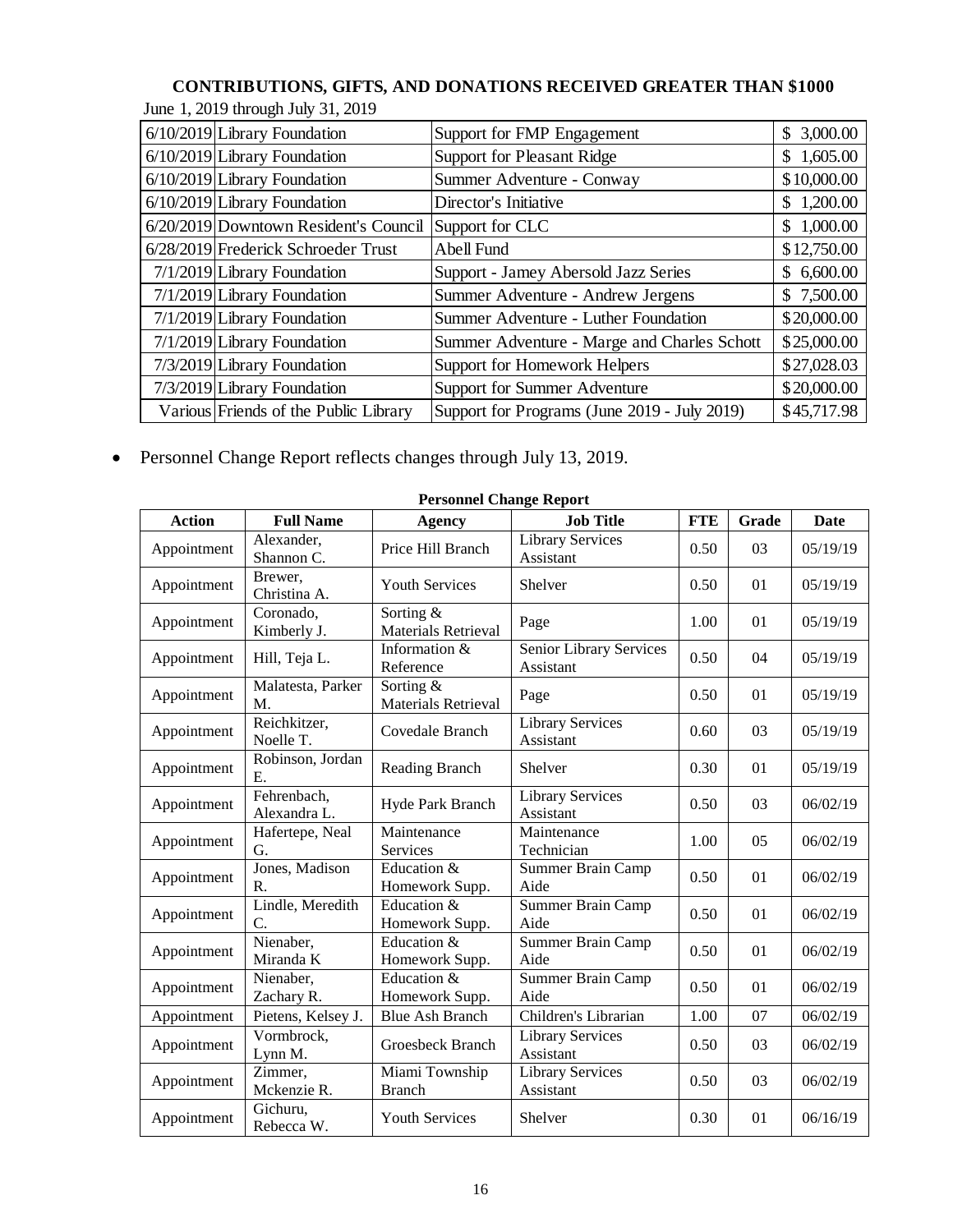| Appointment | Kennedy,<br>Colleen J.      | Norwood Branch                       | <b>Library Services</b><br>Assistant  | 0.50 | 03 | 06/16/19 |
|-------------|-----------------------------|--------------------------------------|---------------------------------------|------|----|----------|
| Appointment | Kneer, Andrew<br>D.         | Information &<br>Reference           | Senior Library Services<br>Assistant  | 0.50 | 04 | 06/16/19 |
| Appointment | Liu, Elizabeth X.           | Anderson Branch                      | Shelver                               | 0.30 | 01 | 06/16/19 |
| Appointment | Lord, Jared R.              | Pleasant Ridge<br><b>Branch</b>      | Teen Librarian                        | 0.50 | 07 | 06/16/19 |
| Appointment | Nelson, Suniti C.           | <b>Clifton Branch</b>                | <b>Library Services</b><br>Assistant  | 0.50 | 03 | 06/16/19 |
| Appointment | Pinkham, Jessica<br>L.      | Hyde Park Branch                     | Shelver                               | 0.30 | 01 | 06/16/19 |
| Appointment | St.Fleur,<br>Maurette       | Education &<br>Homework Supp.        | Summer Brain Camp<br>Aide             | 0.50 | 01 | 06/16/19 |
| Appointment | Tomlin,<br>Samantha M.      | Anderson Branch                      | Shelver                               | 0.30 | 01 | 06/16/19 |
| Appointment | Bellman,<br>William J.      | Anderson Branch                      | <b>Library Services</b><br>Assistant  | 0.50 | 03 | 06/30/19 |
| Appointment | Carter, Aaron D.            | <b>Walnut Hills</b><br><b>Branch</b> | <b>Library Services</b><br>Assistant  | 0.50 | 03 | 06/30/19 |
| Appointment | DiLoreto, Erika             | Sorting &<br>Materials Retrieval     | Page                                  | 1.00 | 01 | 06/30/19 |
| Appointment | Dyson, Jessica L.           | Walnut Hills<br><b>Branch</b>        | Library Services<br>Assistant         | 0.50 | 03 | 06/30/19 |
| Appointment | Edwards Jr,<br>Vincent Q.   | Popular Library                      | <b>Library Services</b><br>Assistant  | 0.50 | 03 | 06/30/19 |
| Appointment | Jobson, Heather<br>V.       | <b>Loveland Branch</b>               | Children's Librarian                  | 1.00 | 07 | 06/30/19 |
| Appointment | Maier, Jacob A.             | <b>Clifton Branch</b>                | <b>Library Services</b><br>Assistant  | 0.50 | 03 | 06/30/19 |
| Appointment | Nester, John F.             | <b>Facility Operations</b>           | Capital Project<br>Manager            | 1.00 | 10 | 06/30/19 |
| Appointment | Rhodus, Bailey<br>M.        | Popular Library                      | Shelver                               | 0.60 | 01 | 06/30/19 |
| Appointment | Runyon, Michael<br>А.       | Information<br>Technology            | PC Support Specialist                 | 1.00 | 06 | 06/30/19 |
| Appointment | Zigelmier,<br>Alyssa M.     | Cheviot Branch                       | <b>Library Services</b><br>Assistant  | 0.50 | 03 | 06/30/19 |
| Change      | Agbaje,<br>Olubunmi O.      | TechCenter /<br>MakerSpace           | TechCenter /<br>MakerSpace Technician | 0.50 | 04 | 05/19/19 |
| Change      | Bell, Chloe A.              | TechCenter /<br>MakerSpace           | TechCenter /<br>MakerSpace Technician | 0.50 | 04 | 05/19/19 |
| Change      | Brewer, Alicia<br>A.        | TechCenter /<br>MakerSpace           | TechCenter /<br>MakerSpace Technician | 0.60 | 04 | 05/19/19 |
| Change      | Bruker, Edward<br>D.        | TechCenter /<br>MakerSpace           | TechCenter /<br>MakerSpace Technician | 0.60 | 04 | 05/19/19 |
| Change      | Dierker, Olivia<br>G.       | TechCenter /<br>MakerSpace           | TechCenter /<br>MakerSpace Technician | 0.60 | 04 | 05/19/19 |
| Change      | Emmert, Edward<br>C.        | <b>Youth Services</b>                | Senior Library Services<br>Assistant  | 1.00 | 04 | 05/19/19 |
| Change      | Ferris-Morris,<br>Samuel A. | TechCenter /<br>MakerSpace           | TechCenter /<br>MakerSpace Technician | 0.50 | 04 | 05/19/19 |
| Change      | Gasper, Andrew<br>J.        | TechCenter /<br>MakerSpace           | TechCenter /<br>MakerSpace Technician | 0.50 | 04 | 05/19/19 |
| Change      | Gibson, Corey S.            | TechCenter /<br>MakerSpace           | TechCenter /<br>MakerSpace Sr. Tech.  | 1.00 | 05 | 05/19/19 |
| Change      | Gould, Latoya L.            | <b>St Bernard Branch</b>             | Senior Library Services<br>Assistant  | 0.60 | 04 | 05/19/19 |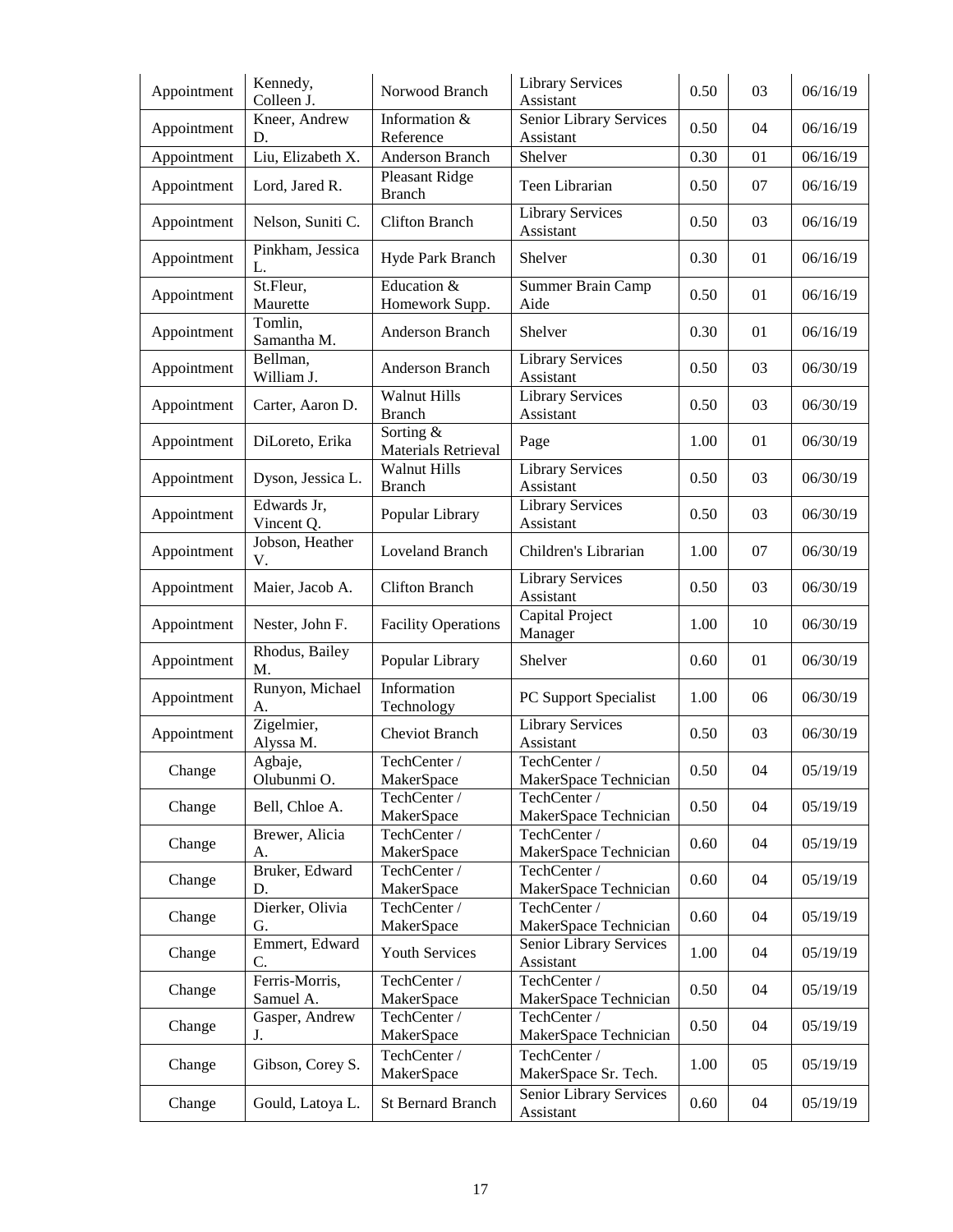| Change    | Janneck,<br>Margeaux A.      | TechCenter /<br>MakerSpace           | TechCenter /<br>MakerSpace Technician | 0.50 | 04 | 05/19/19 |
|-----------|------------------------------|--------------------------------------|---------------------------------------|------|----|----------|
| Change    | McAfee, William<br>А.        | TechCenter /<br>MakerSpace           | TechCenter /<br>MakerSpace Technician | 1.00 | 04 | 05/19/19 |
| Change    | Richards,<br>Hadleigh G.     | TechCenter /<br>MakerSpace           | TechCenter /<br>MakerSpace Sr. Tech.  | 1.00 | 05 | 05/19/19 |
| Change    | Ross, Jeremy L.              | TechCenter /<br>MakerSpace           | TechCenter /<br>MakerSpace Technician | 0.60 | 04 | 05/19/19 |
| Change    | Santamaria,<br>Melissa L.    | <b>Walnut Hills</b><br><b>Branch</b> | <b>Library Services</b><br>Assistant  | 0.60 | 03 | 05/19/19 |
| Change    | Satchwell,<br>Amanda K.      | TechCenter /<br>MakerSpace           | TechCenter /<br>MakerSpace Technician | 0.50 | 04 | 05/19/19 |
| Change    | Schwendenmann,<br>Katelyn A. | TechCenter /<br>MakerSpace           | TechCenter /<br>MakerSpace Technician | 1.00 | 04 | 05/19/19 |
| Change    | Tyree, Brian C.              | TechCenter /<br>MakerSpace           | TechCenter /<br>MakerSpace Technician | 0.50 | 04 | 05/19/19 |
| Change    | Vidmar, Donn B.              | TechCenter /<br>MakerSpace           | TechCenter /<br>MakerSpace Technician | 1.00 | 04 | 05/19/19 |
| Change    | Webster, Phillip<br>D.       | TechCenter /<br>MakerSpace           | TechCenter /<br>MakerSpace Technician | 0.50 | 04 | 05/19/19 |
| Change    | Wise, Andrew                 | TechCenter /<br>MakerSpace           | TechCenter /<br>MakerSpace Technician | 1.00 | 04 | 05/19/19 |
| Change    | Bommaraju,<br>Suguna         | Education &<br>Homework<br>Support   | Summer Brain Camp<br>Aide             | 0.50 | 01 | 06/02/19 |
| Change    | Chimenti, Anne<br>M.         | Education &<br>Homework Supp.        | <b>Summer Brain Camp</b><br>Aide      | 0.50 | 01 | 06/02/19 |
| Change    | Cottone, Isabella<br>N.      | Madeira Branch                       | <b>Library Services</b><br>Assistant  | 0.60 | 03 | 06/02/19 |
| Change    | DesRochers,<br>James D.      | Education &<br>Homework Supp.        | <b>Summer Brain Camp</b><br>Aide      | 0.50 | 01 | 06/02/19 |
| Change    | Dyer, Chelsea E.             | Popular Library                      | Shelver                               | 0.60 | 01 | 06/02/19 |
| Change    | Timmerman,<br>Melissa G.     | Popular Library                      | Shelver                               | 0.60 | 01 | 06/02/19 |
| Change    | Armstrong,<br>Kimberly R.    | Popular Library                      | Shelver                               | 0.60 | 01 | 06/16/19 |
| Departure | Gigliotti, Becky<br>J.       | Anderson Branch                      | <b>Library Services</b><br>Assistant  | 0.50 | 03 | 05/22/19 |
| Departure | Kokochak,<br>Danielle        | Marketing                            | Social Media Specialist               | 1.00 | 07 | 05/23/19 |
| Departure | Beischel, Merritt<br>A.      | <b>Clifton Branch</b>                | <b>Library Services</b><br>Assistant  | 0.50 | 03 | 05/29/19 |
| Departure | Inskeep,<br>McKenna K.       | Popular Library                      | Library Services<br>Assistant         | 0.50 | 03 | 05/29/19 |
| Departure | Lane, Dashawn<br>L.          | Shipping $&$<br>Receiving            | <b>Truck Driver</b>                   | 1.00 | 03 | 05/30/19 |
| Departure | Noe, Samantha                | Sorting &<br>Materials Retrieval     | Page                                  | 1.00 | 01 | 05/30/19 |
| Departure | Booth, James M.              | Pleasant Ridge<br><b>Branch</b>      | Library Services<br>Assistant         | 0.50 | 03 | 06/01/19 |
| Departure | Mitchell, Kajah<br>M.        | Hyde Park Branch                     | Shelver                               | 0.30 | 01 | 06/01/19 |
| Departure | Rader, Annika<br>M.          | Reading Branch                       | Shelver                               | 0.30 | 01 | 06/06/19 |
| Departure | Clark, Robert D.             | Oakley Branch                        | <b>Library Services</b><br>Assistant  | 1.00 | 03 | 06/17/19 |
| Departure | Curtis, Stephen J.           | Sorting &<br>Materials Retrieval     | <b>Library Services</b><br>Assistant  | 1.00 | 03 | 06/26/19 |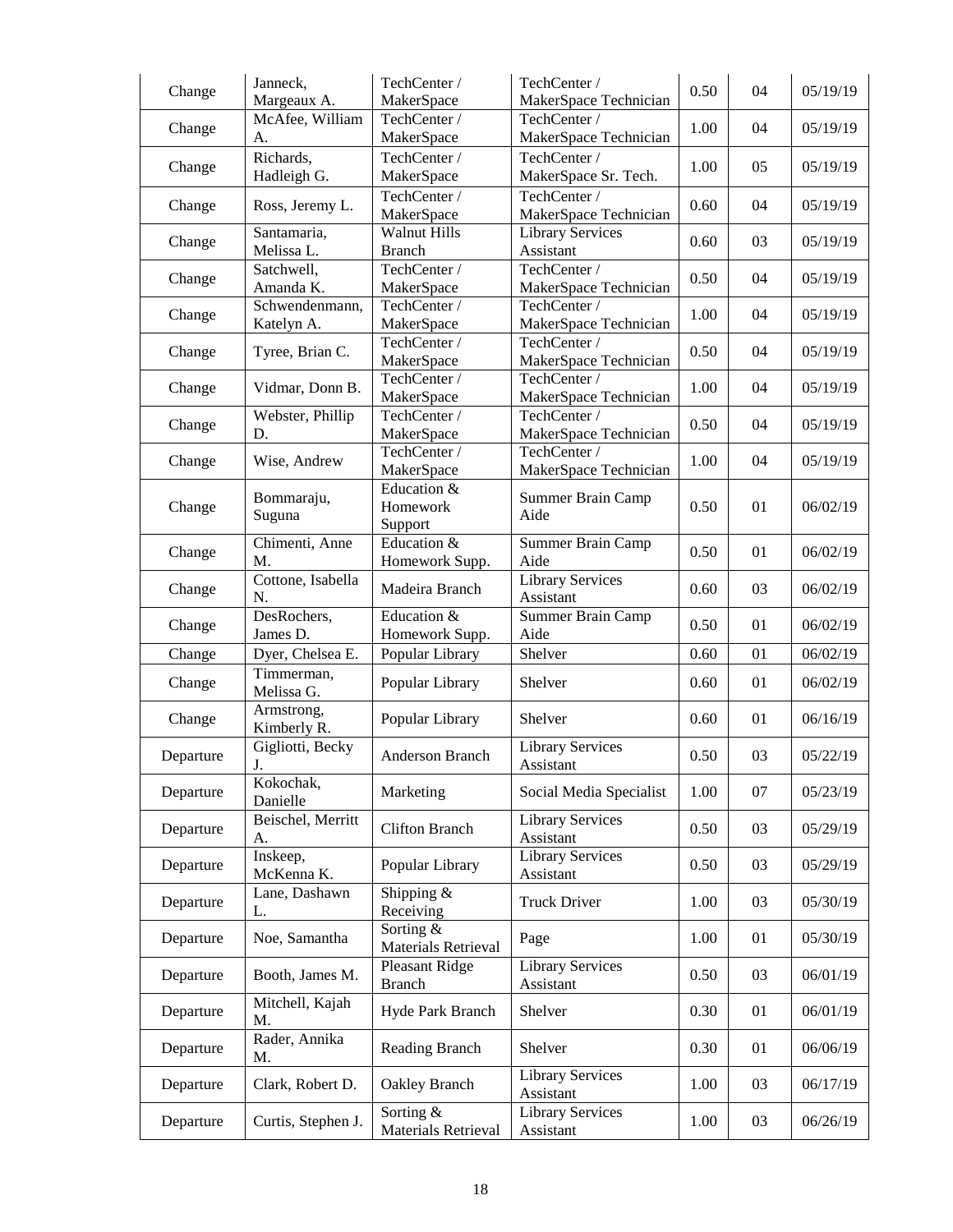| Departure | Rountree, Vincia<br>S.             | Wyoming Branch                       | <b>Library Services</b><br>Assistant       | 0.50 | 03 | 06/26/19 |
|-----------|------------------------------------|--------------------------------------|--------------------------------------------|------|----|----------|
| Departure | Kier, Victoria                     | Sharonville Branch                   | <b>Library Services</b><br>Assistant       | 0.60 | 03 | 06/27/19 |
| Departure | De Oliveira<br>Badue,<br>Alexandre | <b>Blue Ash Branch</b>               | <b>Library Services</b><br>Assistant       | 0.60 | 03 | 06/29/19 |
| Departure | Liu, Edward                        | <b>Clifton Branch</b>                | <b>Library Services</b><br>Assistant       | 0.50 | 03 | 07/03/19 |
| Departure | Engleman, Myia<br>А.               | Information &<br>Reference           | Shelver                                    | 0.30 | 01 | 07/05/19 |
| Departure | Panko, Kaylie A.                   | Groesbeck Branch                     | <b>Library Services</b><br>Assistant       | 0.60 | 03 | 07/11/19 |
| Departure | Jaspers,<br>Benjamin M.            | Marketing                            | Web Developer                              | 1.00 | 10 | 07/12/19 |
| Departure | Santamaria.<br>Melissa L.          | <b>Walnut Hills</b><br><b>Branch</b> | <b>Library Services</b><br>Assistant       | 0.60 | 03 | 07/13/19 |
| Promotion | Drake, Tiffany<br>N.               | <b>Cheviot Branch</b>                | Temp. Senior Library<br>Services Assistant | 1.00 | 04 | 05/19/19 |
| Promotion | Kennedy-<br>English, Mariah<br>M.  | <b>Youth Services</b>                | Children's Librarian                       | 1.00 | 07 | 05/19/19 |
| Promotion | Tye, Madison R.                    | West End Branch                      | Shelver                                    | 0.30 | 01 | 05/19/19 |
| Promotion | Macke, Robert<br>W.                | <b>Service Operations</b>            | Senior Library Services<br>Assistant       | 1.00 | 04 | 06/02/19 |
| Promotion | Mattson, Richard<br>A.             | Elmwood Place<br><b>Branch</b>       | <b>Branch Manager</b>                      | 1.00 | 08 | 06/02/19 |
| Promotion | Trester, Lauren<br>V.              | <b>Youth Services</b>                | Senior Library Services<br>Assistant       | 0.50 | 04 | 06/16/19 |
| Promotion | Wallpe, Taylor                     | Popular Library                      | Senior Library Services<br>Assistant       | 1.00 | 04 | 06/16/19 |

*05/19/19 - 07/13/19*

- Statistical Report for July 2019.
- Top Ten Circulating Titles for July 2019.

Mr. Moran seconded.

Voting for the motion: Ms. Allen, Ms. Clemons, Ms. Kohnen, Mrs. LaMacchia, Mr. Moran, and Ms. Redden … 6 ayes. The motion carried. **(19-2019)**.

# *PUBLIC COMMENTS*

None.